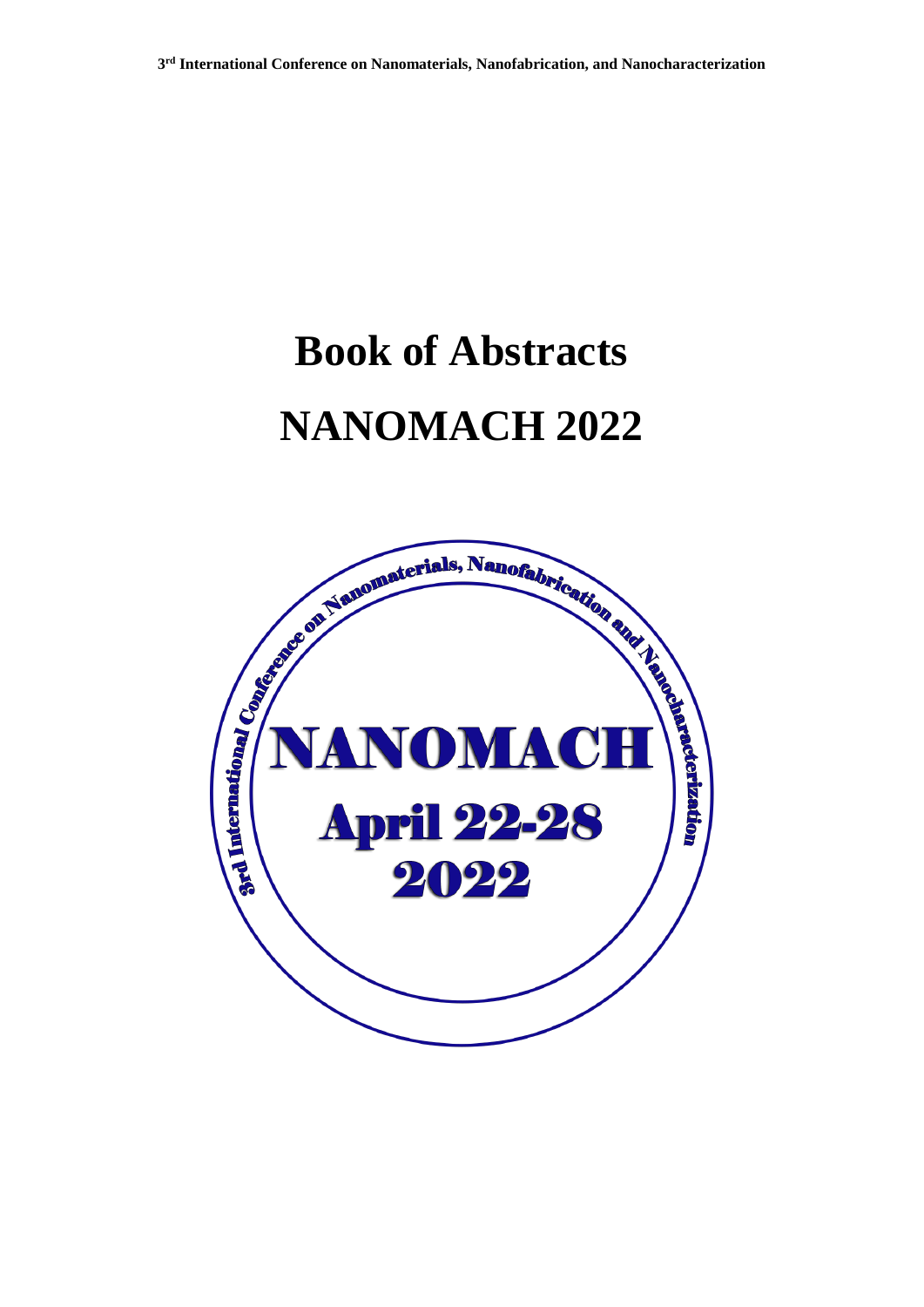## **Disclaimer**

This book contains abstracts approved by the Congress Review Committee. Authors are responsible for the content and accuracy.

Opinions expressed may not necessarily reflect the position of the international scientific council of NANOMACH 2022.

## **Editorial Board**

Ahmet Yavuz Oral Banu Oral Mehmet Emre Aköz Onur Alp Aksan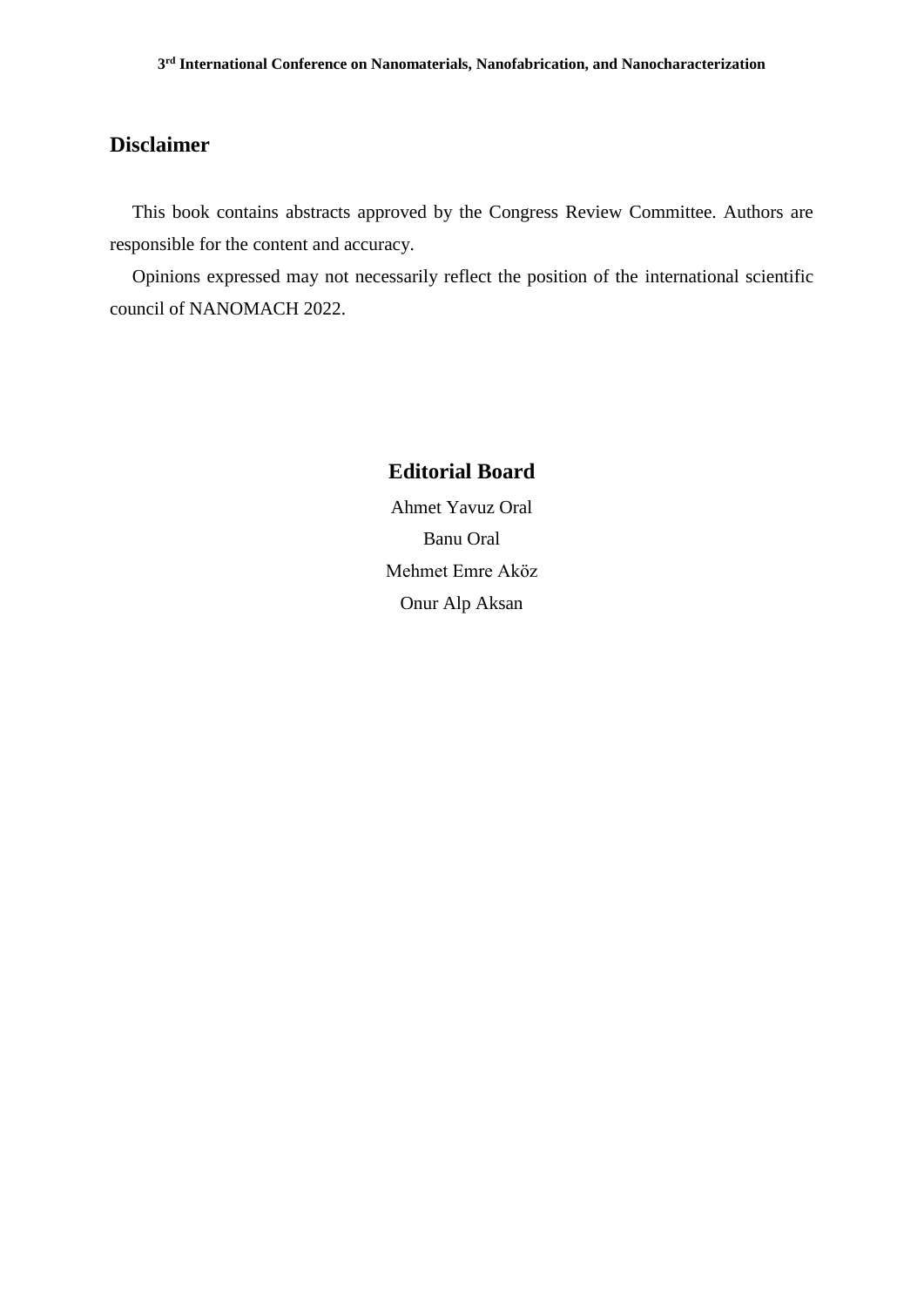# **3 rd INTERNATIONAL CONFERENCE ON NANOMATERIALS, NANOFABRICATION, AND NANOCHARACTERIZATION (NANOMACH 2022)**

**Oludeniz, Turkey APRIL 22-28, 2022**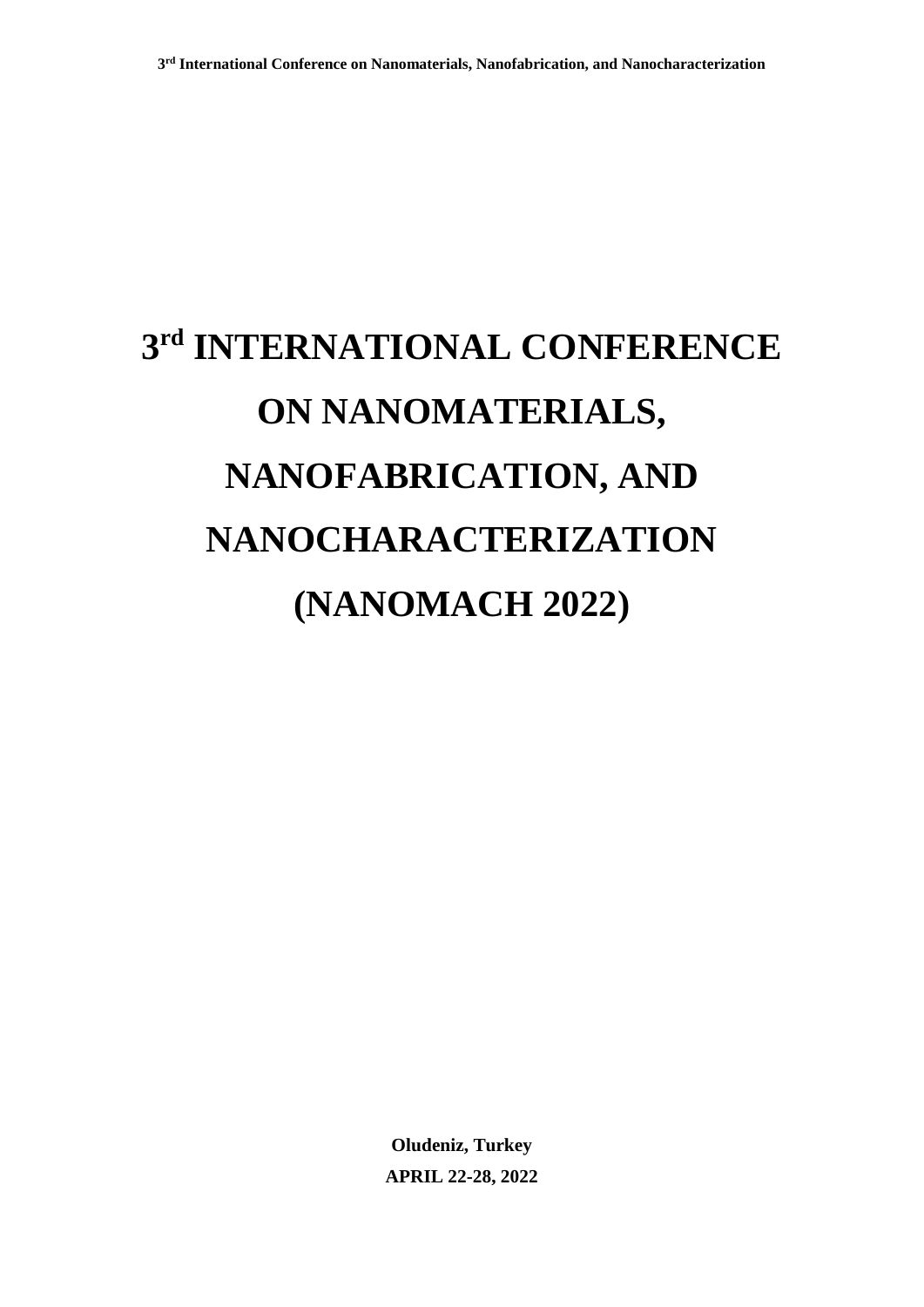## **Plenary Speakers**

| M. Alper Sahiner  | Seton Hall University, USA                  |
|-------------------|---------------------------------------------|
| Roland H. Stauber | University Medical Center of Mainz, Germany |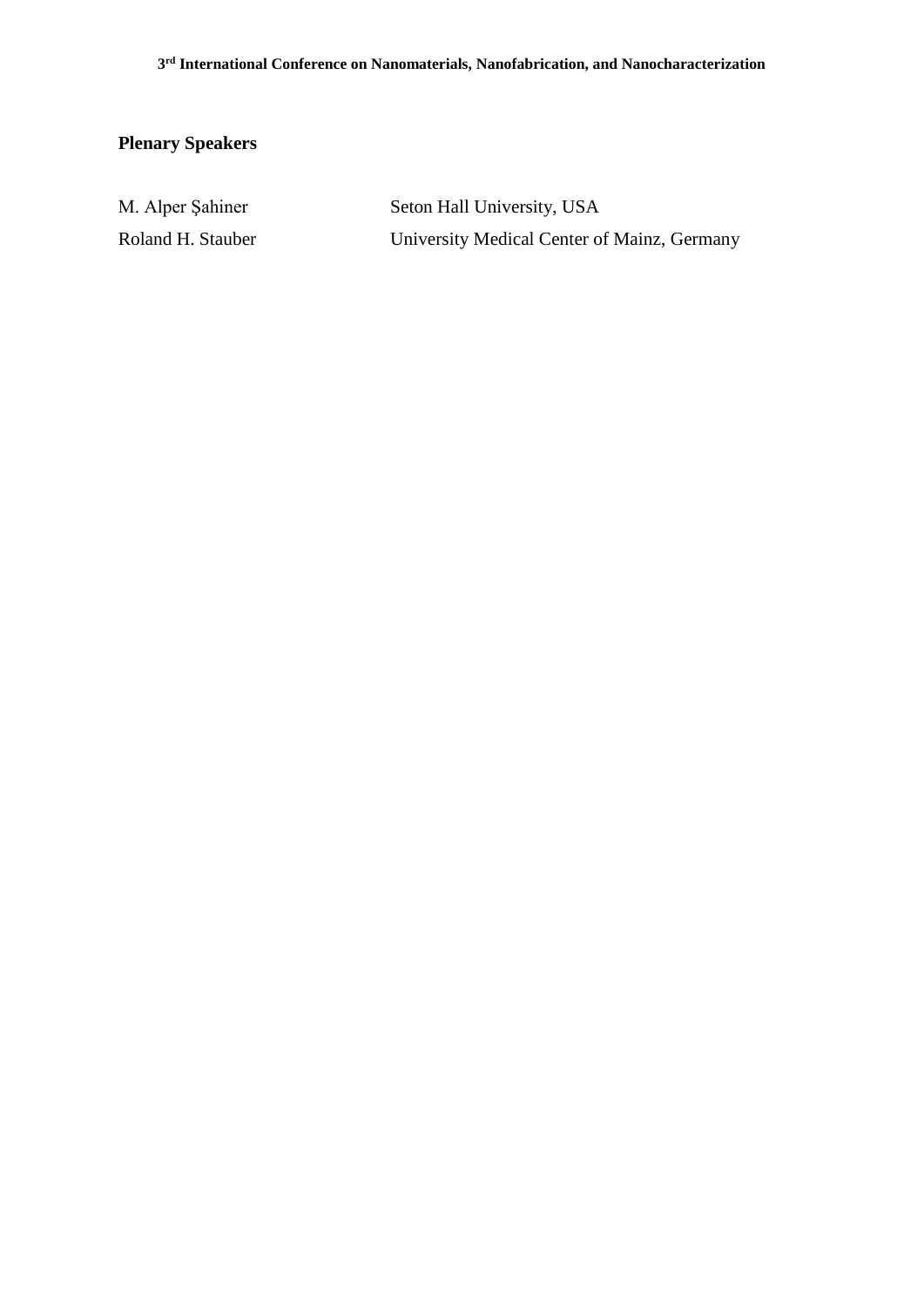## **Invited Speakers**

| <b>Fumin Huang</b>    | Queen's University Belfast, UK                  |
|-----------------------|-------------------------------------------------|
| Marek Wiśniewski      | Nicolaus Copernicus University in Toruń, Poland |
| <b>Shirley Knauer</b> | University of Duisburg-Essen, Germany           |
| Valeri Ligatchev      | $N/A$ , Singapore                               |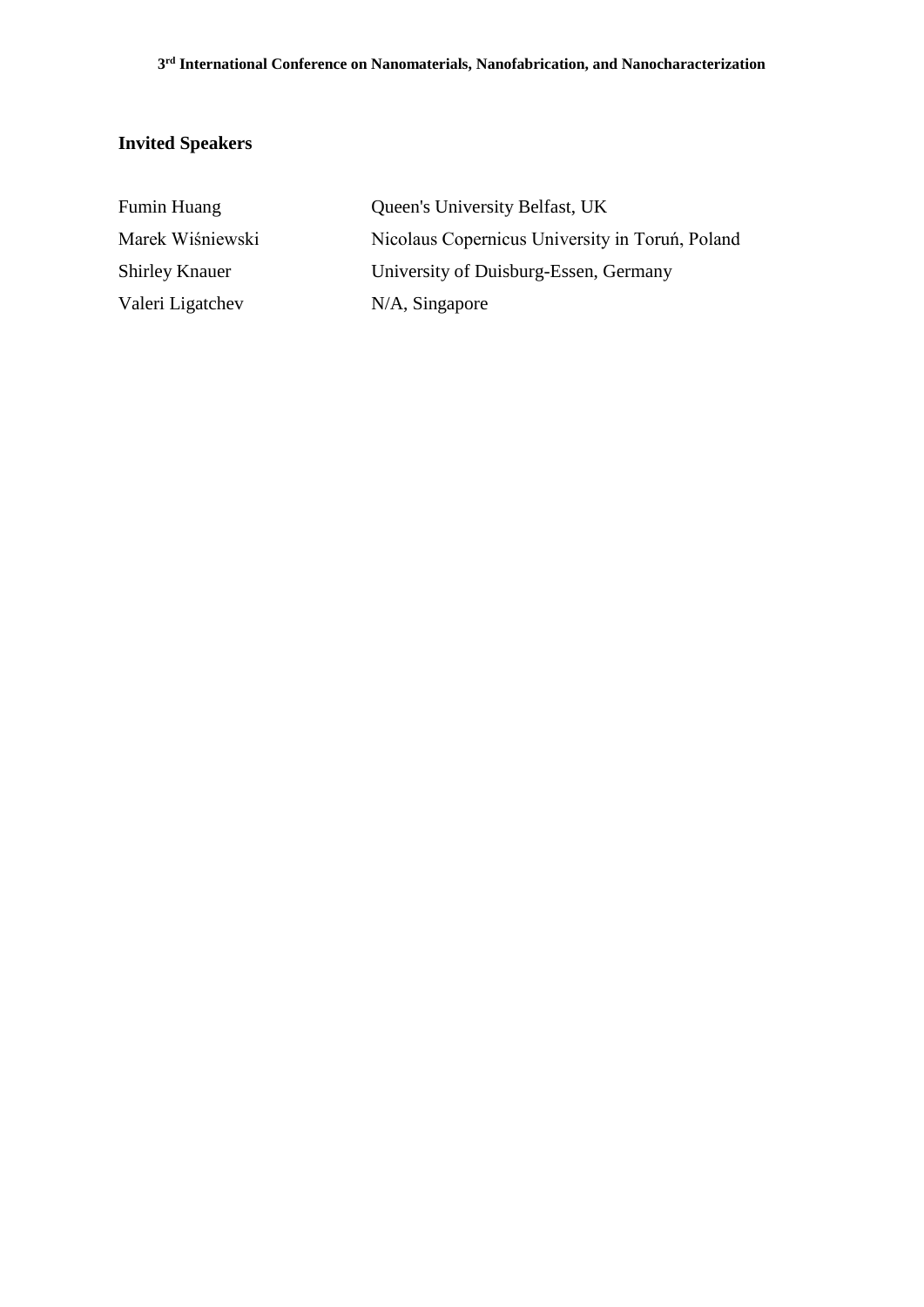**Chair**

A. Yavuz Oral Gebze Technical University, Turkey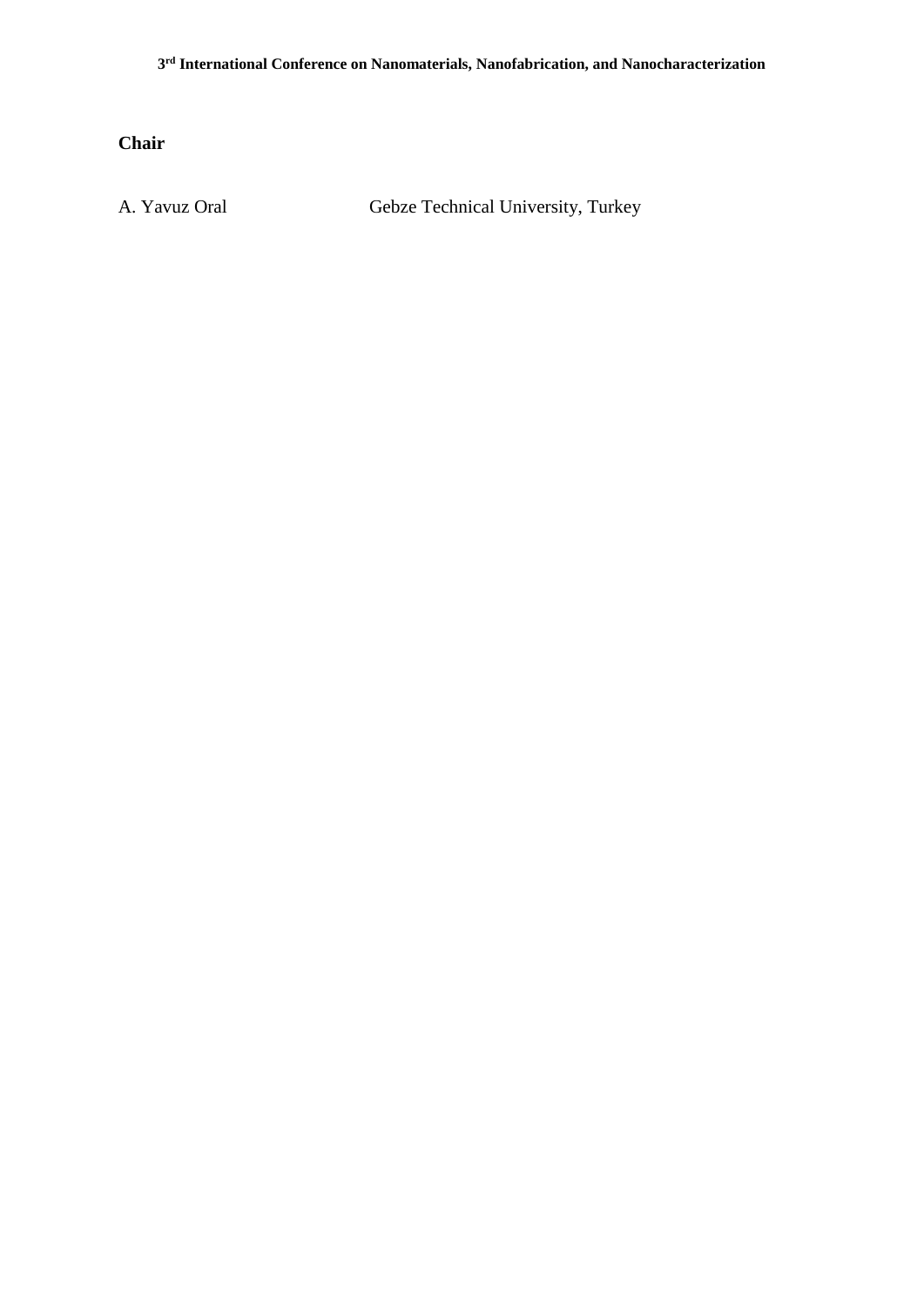## **Organizing Commitee**

| A. Yavuz Oral             | Gebze Technical University, Turkey |
|---------------------------|------------------------------------|
| Ersin Kayahan             | Kocaeli University, Turkey         |
| M. Alper Sahiner          | Seton Hall University, USA         |
| Tarik Talib Issa Al-Omran | University of Baghdad, Iraq        |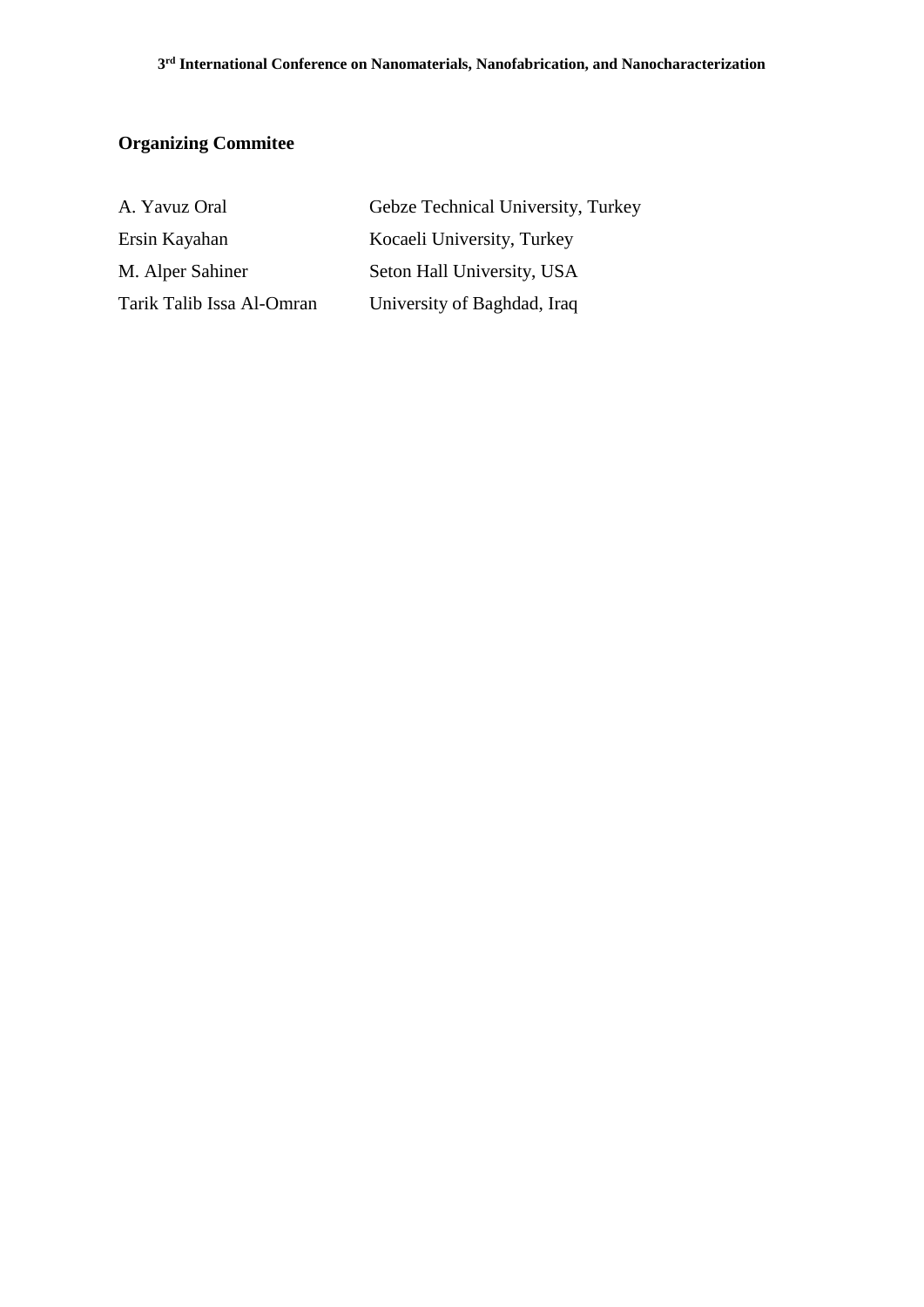## **Scientific Commitee**

| Ankush Ghosh                  | The Neotia University, India                            |
|-------------------------------|---------------------------------------------------------|
| Aránzazu Sierra Fernández     | Geosciences Institute IGEO (CSIC-UCM), Spain            |
| Arun Kumar                    | University of Salerno, Italy                            |
| Azeez Barzinjy                | Salahaddin University-Erbil, Iraq                       |
| Cengiz Ozkan                  | University of California, USA                           |
| Felipe Andrés Oyarzún Ampuero | Universidad de Chile, Chile                             |
| Fumin Huang                   | Queen's University Belfast, UK                          |
| Gennady N. Panin              | IMT RAS, Russia / NITA, Dongguk University, South       |
|                               | Korea                                                   |
| Hang Ta                       | The University of Queensland, Australia                 |
| Igor Lukyanchuk               | Université de Picardie Jules Verne - Pôle Scientifique, |
|                               | France                                                  |
| Irena Ban                     | University of Maribor, Slovenia                         |
| Jamil Akhtar                  | Manipal University Jaipur (MUJ), India                  |
| M. Alper Sahiner              | Seton Hall University, USA                              |
| Marek Wiśniewski              | Nicholas Copernicus University, Poland                  |
| Masashi Sugimoto              | Ehime University, Japan                                 |
| Mohd Rosdzimin Abdul Rahman   | National Defence University of Malaysia, Malaysia       |
| Nutthaya Butwong              | Rajamangala University of Technology Isan, Thailand     |
| Pradyumna Ghosh               | Indian Institute of Technology, BHU(IIT-BHU), India     |
| Shanshan Chen                 | Renmin University of China, China                       |
| Thomas Ernst Müller           | Ruhr-Universität Bochum, Germany                        |
| Vladimir G. Dubrovskii        | Ioffe Physical-Technical Institute of the Russian       |
|                               | Academy of Sciences, Russia                             |
| Vladimir Zaitsev              | Pontifícia Universidade Católica do Rio de Janeiro      |
|                               | (PUC-Rio), Brazil                                       |
| Yung-Chun Lee                 | National Cheng Kung University, Taiwan                  |
| Z. Banu Oral                  | Gebze Technical University, Turkey                      |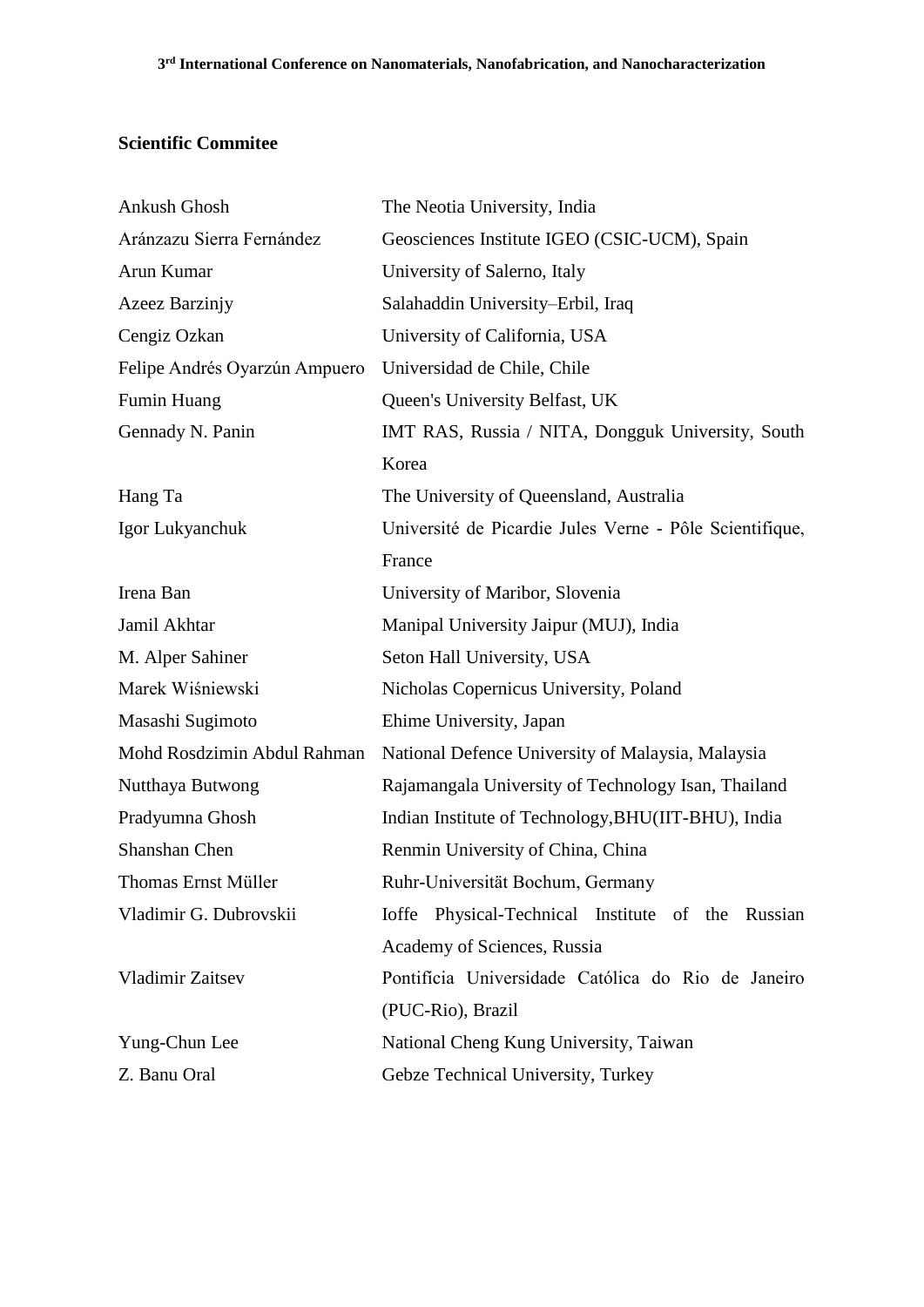## **PLENARY SPEAKERS**

## **Id-700**

## **SiGe, ZnTe and NANOPARTICLES in CdS/CdTe: PHOTOVOLTAIC CHARACTERISTICS SIMULATIONS and THIN FILM LASER DEPOSITION**

M. A. SAHINER\* , V. CASTILLON, I. MORTON, M. MELFI

Seton Hall University, Physics Department, South Orange, New Jersey 07079, USA

\*Corresponding author address: Mehmet.Sahiner@shu.edu

**Abstract:** Semiconductor materials consisting of a wide band gap such as CdS/CdTe show promising potential applications in several practical areas of electronics, specifically photovoltaics. In our previous studies at our Advanced Materials Synthesis and Characterization Laboratory (AMSCL) we have used pulsed laser deposition to deposit nanoparticles (Ag, and Au) to investigate the effects of these impurities on the photovoltaic properties of the CdS/CdTe based thin films. The main objective was to investigate how the inclusion of nanoparticles will affect light scattering in the at the interfaces and whether the different size and shape of nanoparticles will have a positive effect on the overall electrical performance of these thin film solar cells. In those earlier work, the effects of the embedded Ag nanoparticles on the photoelectric conversion efficiency were investigated on CdS/CdTe based thin film solar cells as synthesized by Pulsed Laser Deposition (PLD). Silver was shown to enhance the photovoltaic performance by almost doubling the photovoltaic conversion efficiency of the conventional CdS/CdTe films. Then a careful comparison of photovoltaic performance of Au versus Ag embedded thin films of CdS/CdTe on indium tin oxide coated glass substrates have been performed. Our results on the Ag case revealed electrical performance of these cells have correlates with the particles density and the particle size on the CdS/CdTe interface. Ag and Au nanoparticles have contrasting effects on the photovoltaic conversion efficiency in terms of their relative coverage at the interface. This will be discussed in the light of plasmonic resonances and effective light scattering for Ag and Au particles. However, recombination loss at the back contact of the cells may also occur due to the cell's high absorption property. Zinc telluride (ZnTe), having a wide band gap of 2.26 eV, would impede this loss, potentially resulting to a higher energy conversion. In this research, the effects of the addition of a thinfilm ZnTe layer on minimization of the photovoltaic current loss was investigated. Using the theoretical software (WxAmps), the photovoltaic property calculations of ITO/CdS/CdTe/ZnTe, ITO/CdS/CdTe/ZnTe, ITO/CdS/SiGe/CdTe/ZnTe layers at various thickness and parameters, were performed. The results showed that the addition of ZnTe on the back surface of the film would result to a higher energy conversion efficiency. Various parameters including short-circuit current density, efficiency percentages, fill factor, and voltages, were optimized. From these optimized values the pulsed laser deposition parameters were determined to synthesize these higher efficiency CdS/CdTe based thin-film solar cells. This work is supported by NSF Award #:DMI-0420952 The New Jersey Space Grant Consortium (NASA) Spanish National Research Council-CSIC.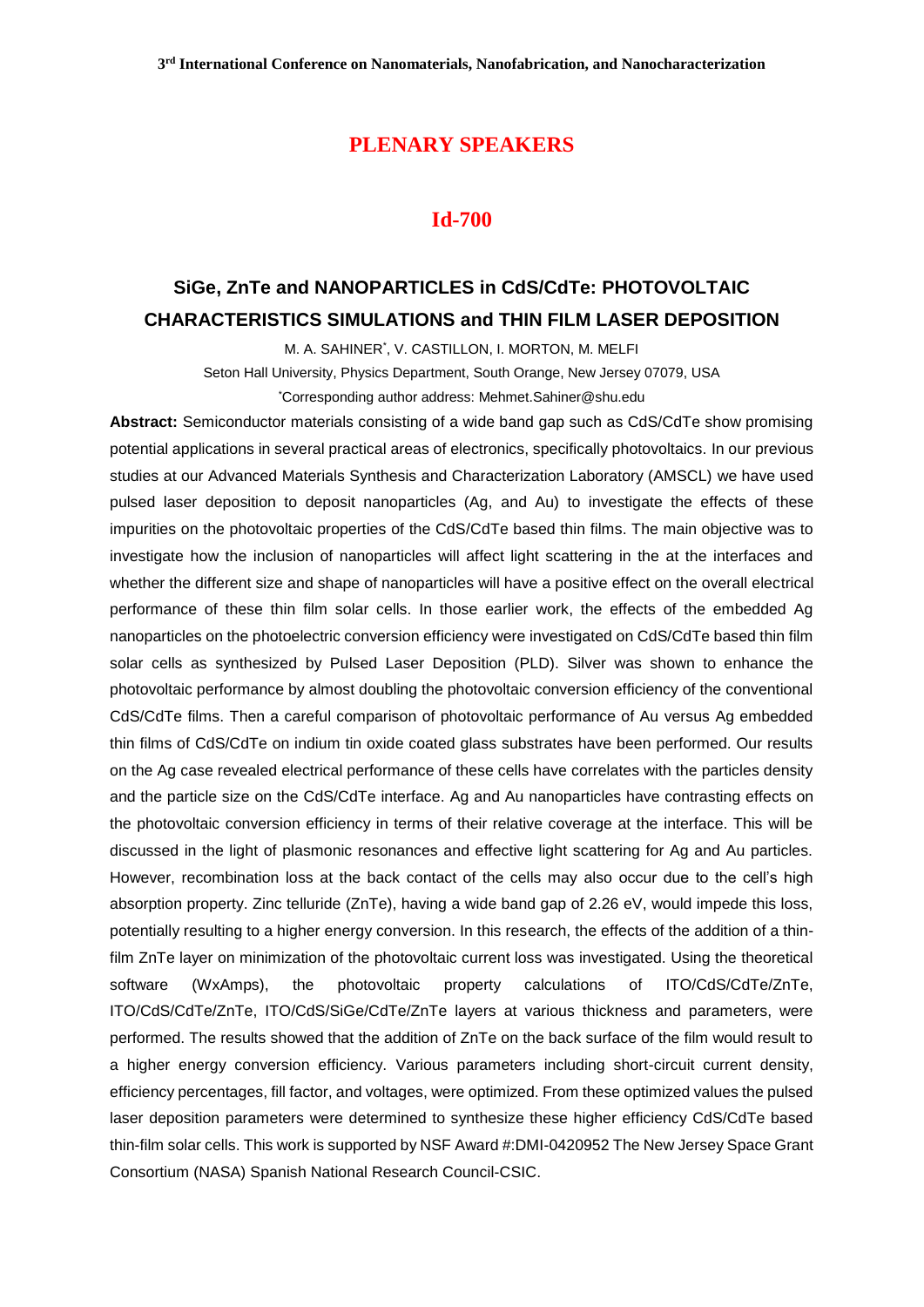**Keywords:** Nanoparticles; Photovoltaic simulations; Thin film laser deposition.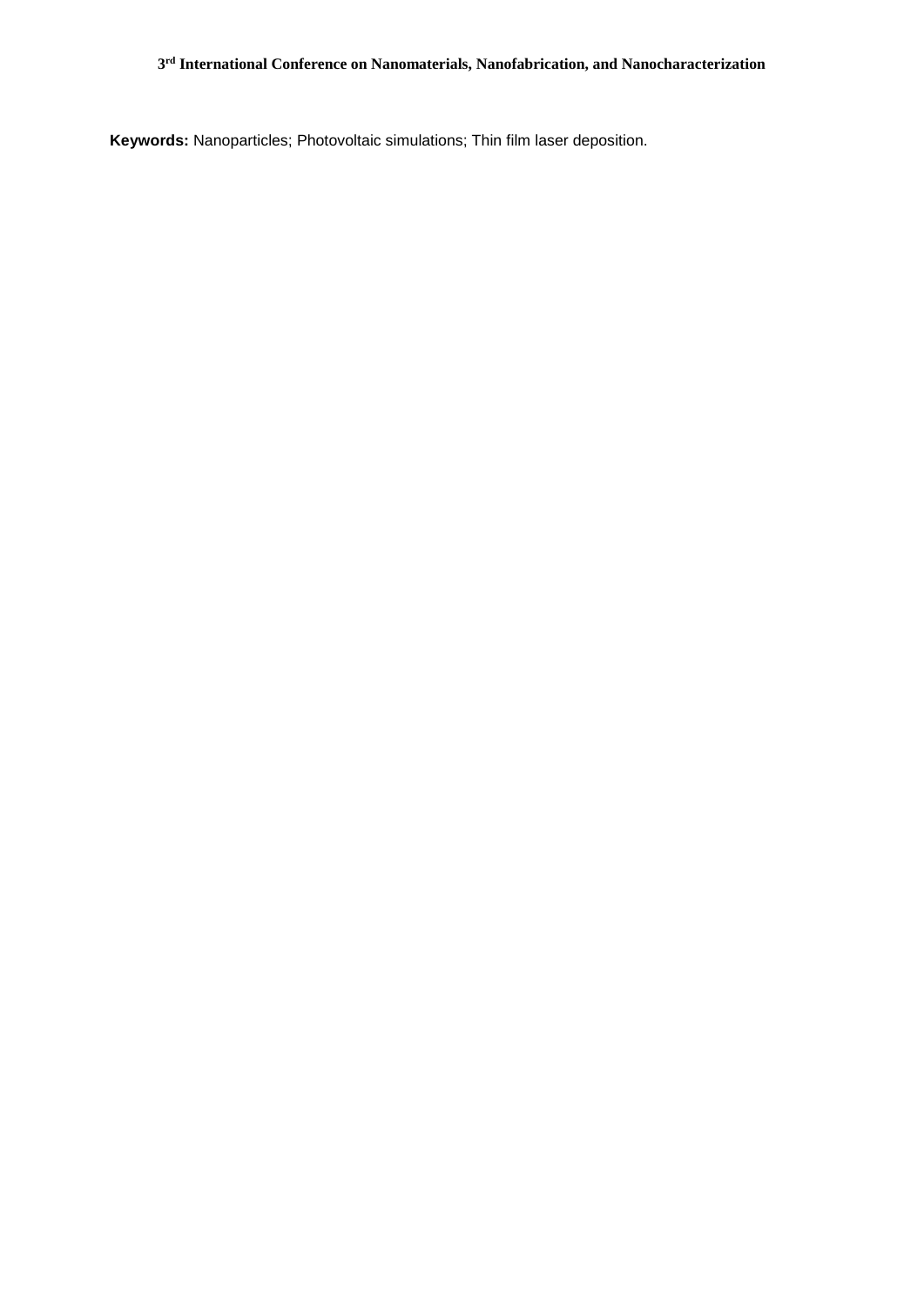## **PLENARY SPEAKERS**

#### **Id-701**

## **TARGETING CANCER CHEMOTHERAPY RESISTANCE BY MEDICINE DRIVEN NANOMEDICALS**

R. H. STAUBER\*

Department of Nanobiomedicine, Visiting Professor Chinese Academy of Sciences, University Medical Center of Mainz, 55101 Mainz, Germany

\*Corresponding author: rstauber@uni-mainz.de

**Abstract:** Therapy resistance is the major cause of cancer death. As patients respond heterogeneously, precision/personalized medicine needs to be considered, including the application of nanoparticles (NPs). Success of therapeutic NPs requires to first identify clinically relevant resistance mechanisms and to define key players, followed by a rational design of biocompatible NPs capable to target resistance. Consequently, we employed a tiered experimental pipeline from *in silico* to analytical and *in vitro* to overcome cisplatin resistance. First, we generated cisplatin-resistant cancer cells and used nextgeneration sequencing together with CRISPR/Cas9 knock-out technology to identify the ion channel LRRC8A as a critical component for cisplatin resistance. LRRC8A's cisplatin-specificity was verified by testing free as well as nanoformulated paclitaxel or doxorubicin. The clinical relevance of LRRC8A was demonstrated by its differential expression in a cohort of 500 head and neck cancer patients, correlating with patient survival under cisplatin therapy. To overcome LRRC8A-mediated cisplatin resistance, we constructed cisplatin-loaded, NPs with good colloidal stability, biocompatibility (low immunogenicity, low toxicity, prolonged *in vivo* circulation, no complement activation, no plasma protein aggregation), and low corona formation properties. 2D/3D-spheroid cell models were employed to demonstrate that in contrast to standard of care cisplatin,  $NP_{Cis}$  significantly ( $p<0.001$ ) eradicated all cisplatin-resistant cells by circumventing the LRRC8A-transport pathway *via* the endocytic delivery route. We also report how engineered tumor acidity-responsive toxins can be used to improve safe and efficient nano-based cancer therapies. We here identified LRRC8A as critical for cisplatin resistance and suggest LRRC8Aguided patient stratification for ongoing or prospective clinical studies assessing therapy resistance to nanoscale (acidity-targeted) platinum drug nanoformulations *versus* current standard of care formulations.

**Keywords:** Chemotherapy resistance; Nanomedicals.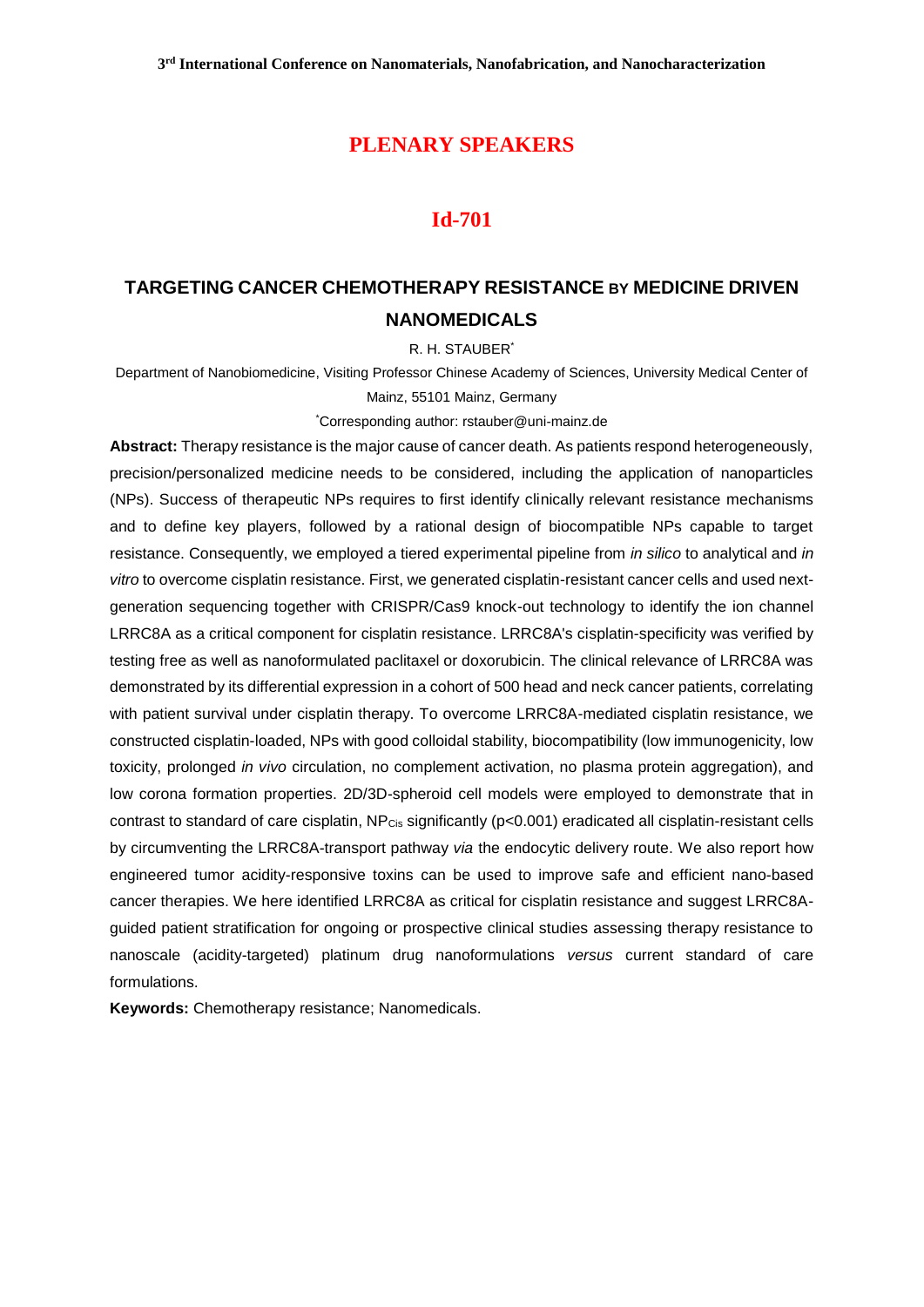## **Id-755**

## **GOLD-ASSISTED EXFOLIATION of EXTRAORDINARILY LARGE-SIZE MONOLAYER CRYSTALS of TWO-DIMENSIONAL MATERIALS**

A. CASEY, W. HENDREN, R. BOWMAN, F. HUANG\*

School of Mathematics and Physics, Queen's University Belfast, BT7 1NN, UK

\*Corresponding author: f.huang@qub.ac.uk

**Abstract:** Here we report the exfoliation of extraordinarily large-size monolayers of a range of semiconductor two-dimensional (2D) materials, up to  $\text{cm}^2$  in area, which is about a few hundreds of times larger than films produced by conventional exfoliation method. By taking advantage of the strong van der Waals force between gold surface and many 2D materials, extremely large-size monolayers of a variety of transition metal dichalcogenide (TMD) 2D films (MoS<sub>2</sub>, WS<sub>2</sub>, MoSe<sub>2</sub>, WSe<sub>2</sub> etc) were exfoliated on smooth and clean Au surfaces. Near unity exfoliation yield was achieved with film sizes mainly limited by the size of parent crystals. As these films are prepared directly from mechanical exfoliation, they are of the highest quality, uniform and clean, free of chemical contamination and defects, which are the ideal platforms to facilitate a wide range of research and technological development. This work was supported by the Engineering and Physical Sciences Research Council (EPSRC) of the UK (ref. EP/N025938/1).

**Keywords:** 2D materials; Exfoliation; Monolayer; Transition metal dichalcogenide.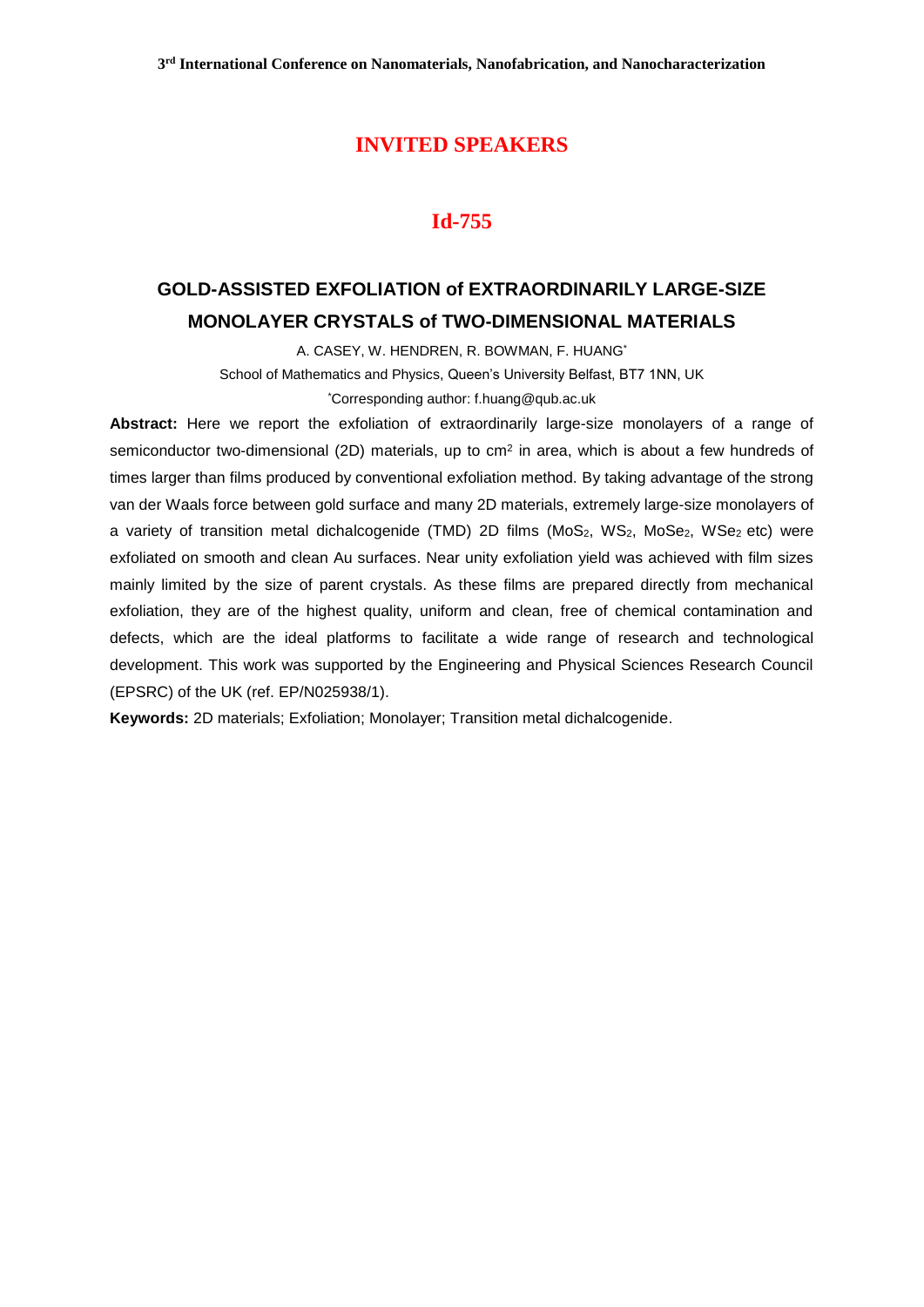## **Id-760**

## **ANHARMONIC LATTICE THERMAL CAPACITY and SIZE-DEPENDENT MELTING TEMPERATURE of SQUARE GRAPHENE NANO-FLAKES**

V. LIGATCHEV\*

N/A, Singapore

\*Corresponding author: lva\_singapore@hotmail.com

**Abstract:** A 'discretized' version of the 2-dimensional (2D) 'Generalized Skettrup Model' (GSM) implemented at simulations on temperature-dependent harmonic and anharmonic fractions of the lattice thermal capacity of square graphene nano-flakes as well as of their size-dependent melting temperatures. All mentioned above thermal characteristics of those square graphene nano-flakes are evaluated merely based on features of confined interacting in-plane acoustic phonons with the static plane-wave basis, while contributions from their in-plain 2D optical braches and 'outplane' ('flexural') modes are ignored completely because of their insignificant impact on the fraction of the anharmonic lattice thermal capacity in vicinity of melting point of those nano-flakes(s). Following 'ideologies', introduced elsewhere in refs. (see also references therein), effective interactions among the in-plane acoustic phonons are taken into consideration via temperature-dependent model parameter(s) of the 'discretized' 2D GSM. Obtained simulation results for the size-dependent melting temperature(s) of square graphene nano-flakes with the rib length ranging from  $\sim$  5 nm to  $\sim$  20 nm are discussed in comparison with their counterparts obtained via 'state-of-art' molecular dynamic simulations, nucleation theory, and atomistic approaches.

**Keywords:** Graphene nano-flakes lattice; Heat capacity; Melting temperature.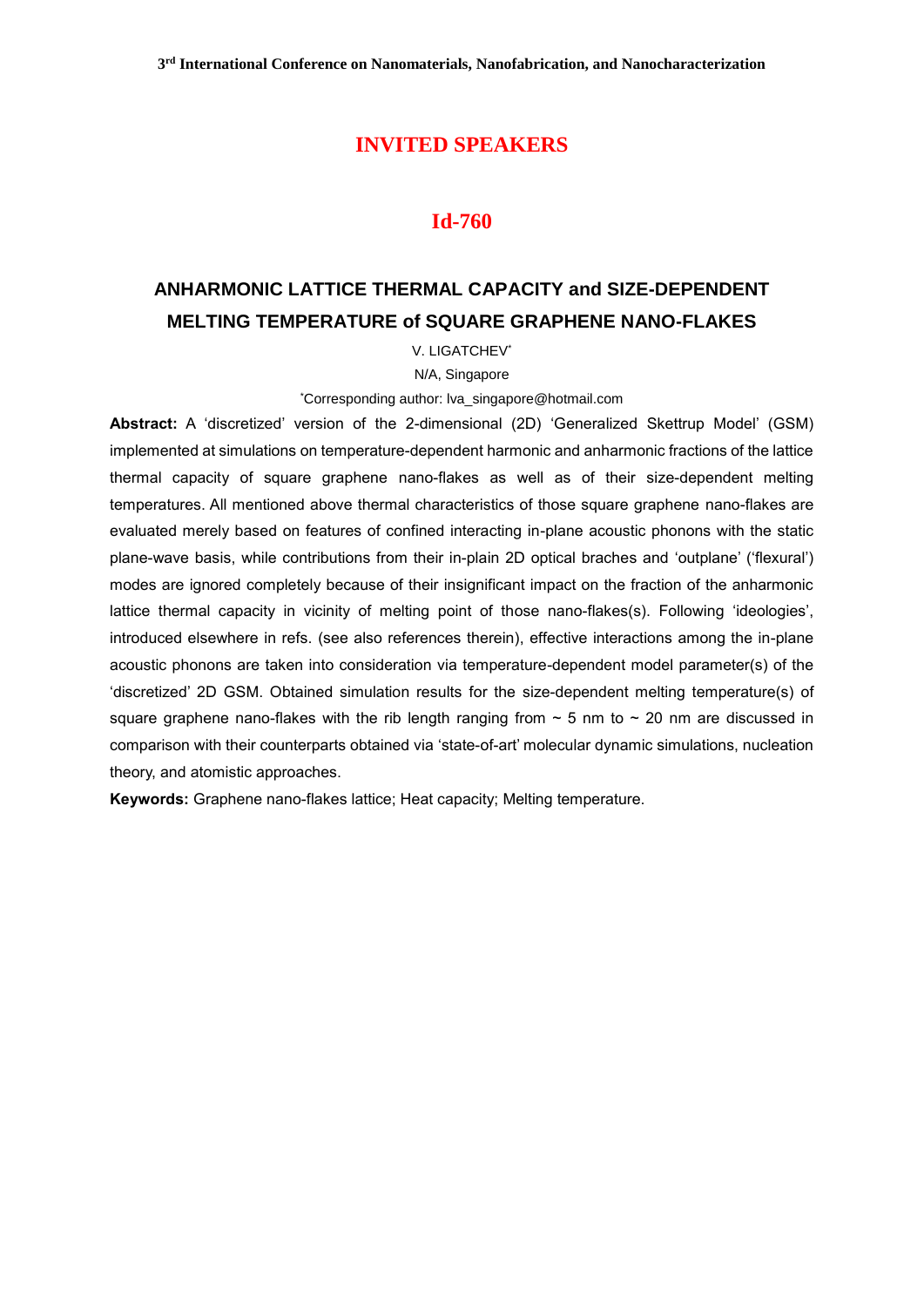#### **Id-780**

## **NANOMATERIALS as CATALYSTS for NON-THERMAL PLASMA-ASSISTED CO<sup>2</sup> REDUCTION to VALUABLE COMPOUNDS**

M. WIŚNIEWSKI\*

Physicochemistry of Carbon Materials Research Group, Faculty of Chemistry, Nicolaus Copernicus University in Toruń, Gagarina 7, 87-100 Toruń, Poland

\*Corresponding author: Marek.Wisniewski@umk.pl

Abstract: Plasma-activated CO<sub>2</sub> conversion into valuable compounds such as CO or CH<sub>x</sub> deserves to be thought a novel environmentally friendly process since products are important chemical feedstock for synthetic fuels through the Fischer–Tropsch and methanol synthesis processes. It is possible to perform the reaction under NTP conditions (without a catalyst) and the overall process reaches the equilibrium, which can be manipulated e.g. by increasing the specific energy input (SEI) due to an increase in the average electron density. The  $CO<sub>2</sub>$  splitting in the excited states (e.g. under NTP or high temperature conditions) is dominated by electron-impact dissociation (forming CO and O atoms and ions), the ionization process (forming  $CO<sub>2</sub>$ + ions) and electron dissociative attachment (forming CO and O<sup>-</sup> ions). However, a fraction of the ions from these processes (e.g. CO and O) can recombine to CO<sub>2</sub> in the gas phase – equilibrium state. Therefore, the catalyst incorporation, especially nanocarbons, into the system seems to be highly reasonable for increase  $CO<sub>2</sub>$  conversion rate and disabling the recombination process. The carbonaceous nanomaterials, in general, affect the physical characteristics of the plasma discharge, which enhance the electric field and enable the formation of surface discharges and micro-discharges, thus (i) promoting gas-phase CO<sub>2</sub> dissociation, and (ii) working as perfect oxygen scavenger. However, effectiveness of these systems differs depending on the graphitization degree of the tested nanomaterials, i.e. amorphous nanomaterials showed higher activity than MWCNT or CNF. Additional impact of this work was to elucidate the mechanism of the process based on the results from *in-situ* FTIR experiments. It is shown that surface C=O as well as C-O-C functionalities are on decisive important during the process. Moreover, due to systems complexity – a "great zoo" of different charged and uncharged species new spherical carbon-nanomaterials are formed. Finally, as compared with the performance data presented in the current literature, NTP C-catalytic systems for selective CO<sub>2</sub> splitting still require further development and improvement.

**Keywords:** Non-thermal plasma; Nanomaterials; Excited state.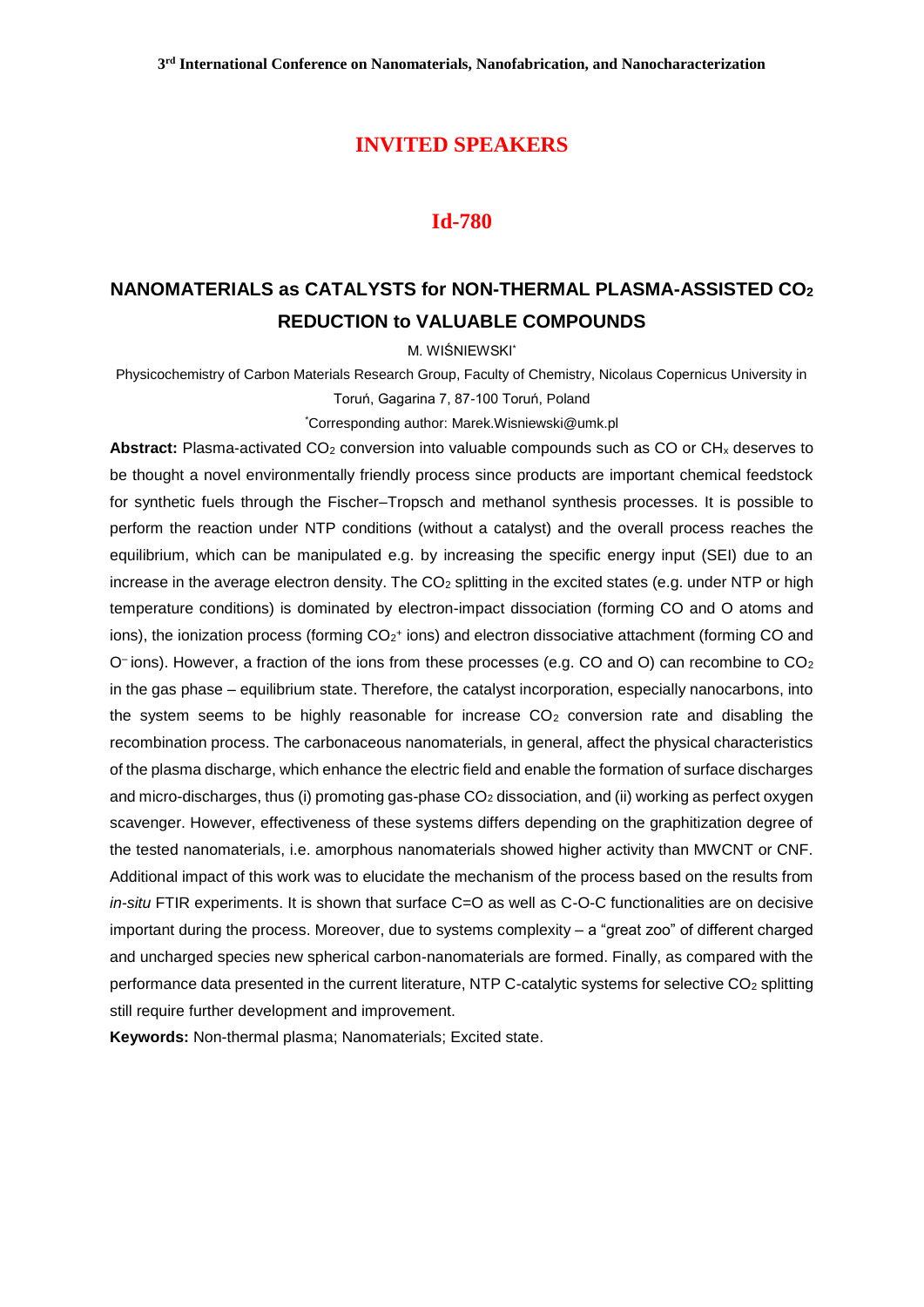#### **Id-787**

#### **EXPLOITING SUPRAMOLECULAR CHEMISTRY to DRIVE NANOMEDICINE**

S. K. KNAUER\* Molecular Biology Center of Medical Biotechnology (ZMB) Center for Nanointegration Duisburg-Essen, (CENIDE) University of Duisburg-Essen, Germany \*Corresponding author: shirley.knauer@uni-due.de

**Abstract:** Due to their cancer relevance, a detailed biological understanding of the apoptosis inhibitor and mitosis regulator Survivin and the protease Taspase1 is of broad interest and key for innovative interference strategies. Both protein functions are regulated by their dynamic cellular localization, dimerization, and protein interactions. We thus aimed at the development of supramolecular interference strategies for intracellular protein transport signals; as proof-of-concept, we successfully targeted Survivin's nuclear export signal (NES, aa <sup>89</sup>VKKQFEELTL<sup>98</sup>) and the import signal (NLS, aa <sup>197</sup>KRNKRKx14-KKRR<sup>220</sup>) of Taspase1. We could demonstrate that an addition of peptides derived from Survivin's dimer interface (partially overlapping the NES) to the tweezer motif increases binding, regioselectivity, and signal specificity. We further demonstrated that multivalent ligands, e.g. from the coupling of tweezers to either ultrasmall nanoparticles let to ~5-fold more potent binders. Moreover, multivalent glutamate/aspartate binders with guanidiniocarbonylpyrrole (GCP) motifs allowed a selective targeting and investigation of the biological Survivin/Histone H3 interaction. Additional structural modifications allowed to access distinct Survivin regions: Duplication of the GCP-units combined with changes in their steric orientation resulted in ligands that either perturbed the Histone H3- or the NES/CRM1 interactions, even in cells. For Taspase1, PEGylated precision oligomers with incorporated GCP units were shown to inhibit the interaction of Taspase1's NLS with the import receptor Importin α, presumably by sterically shielding the flexible loop. Moreover, multi-armed GCP-ligands covered an extended surface area and affected Importin α binding, proteolytic activity, and cancer cell viability. These tools will be further used for dissecting the Taspase1/Importin α axis.

**Keywords:** Cancer therapy; Supramolecular chemistry; Nanoparticles.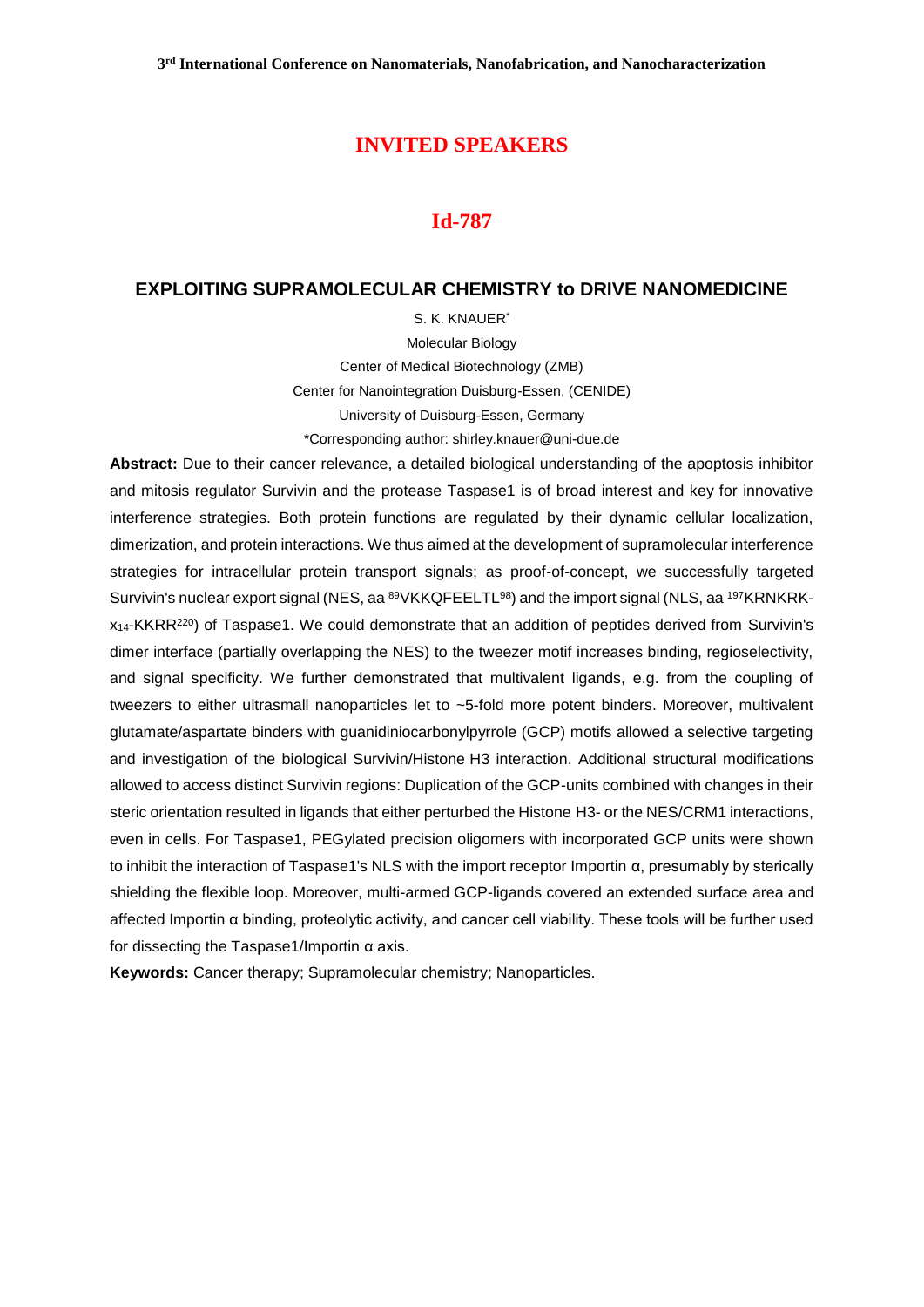#### **Id-788**

## **On NATURE of URBACH'S TAIL in OPTICAL ABSORPTION SPECTRUM of NANO-CRYSTALLINE ZINC OXIDE (nc-ZnO)**

V. LIGATCHEV\*

N/A, Singapore

\*Corresponding author: lva\_singapore@hotmail.com

**Abstract:** Results of some well-known experimental and theoretical studies on the nature and features of Urbach's (exponential) bandtail in sub-gap optical absorption spectrum of different forms of crystalline zinc oxide (c-ZnO) are briefly summarized in the presentation. In particular (different kinds of) potential fluctuations, electron confinement, as well as key features of Berggren-Sernellius, Burstein-Moss and 'side band' models are discussed concisely in view of their possible relationship with particularities of spectrum of the optical absorption coefficient of polar solids. However, presented simulation results on features of the Urbach's tail in <101>-oriented nano-crystalline ZnO (nc-ZnO) powder(s) are obtained using framework of so-called 'Generalized Skettrup Model' (GSM); see also references therein. Following the original Skettrup's model, the GSM is based essentially on assumption on crucial involvement of (confined) Debye's acoustic phonons into electron-phonon interactions, which are causing electronic and optical band tailing for c-ZnO. Furthermore, the GSM incorporates naturally contributions from many-particle states of those acoustic phonons, following closely the well-known Fock space formalism for separable many-particle spaces and states. Obtained simulation results are discussed in comparison with their experimental counterparts, reported elsewhere in ref.

**Keywords:** Urbach tail; Optical absorption; Zinc oxide; Nano-crystalline; Acoustic; Phonon; Fock space.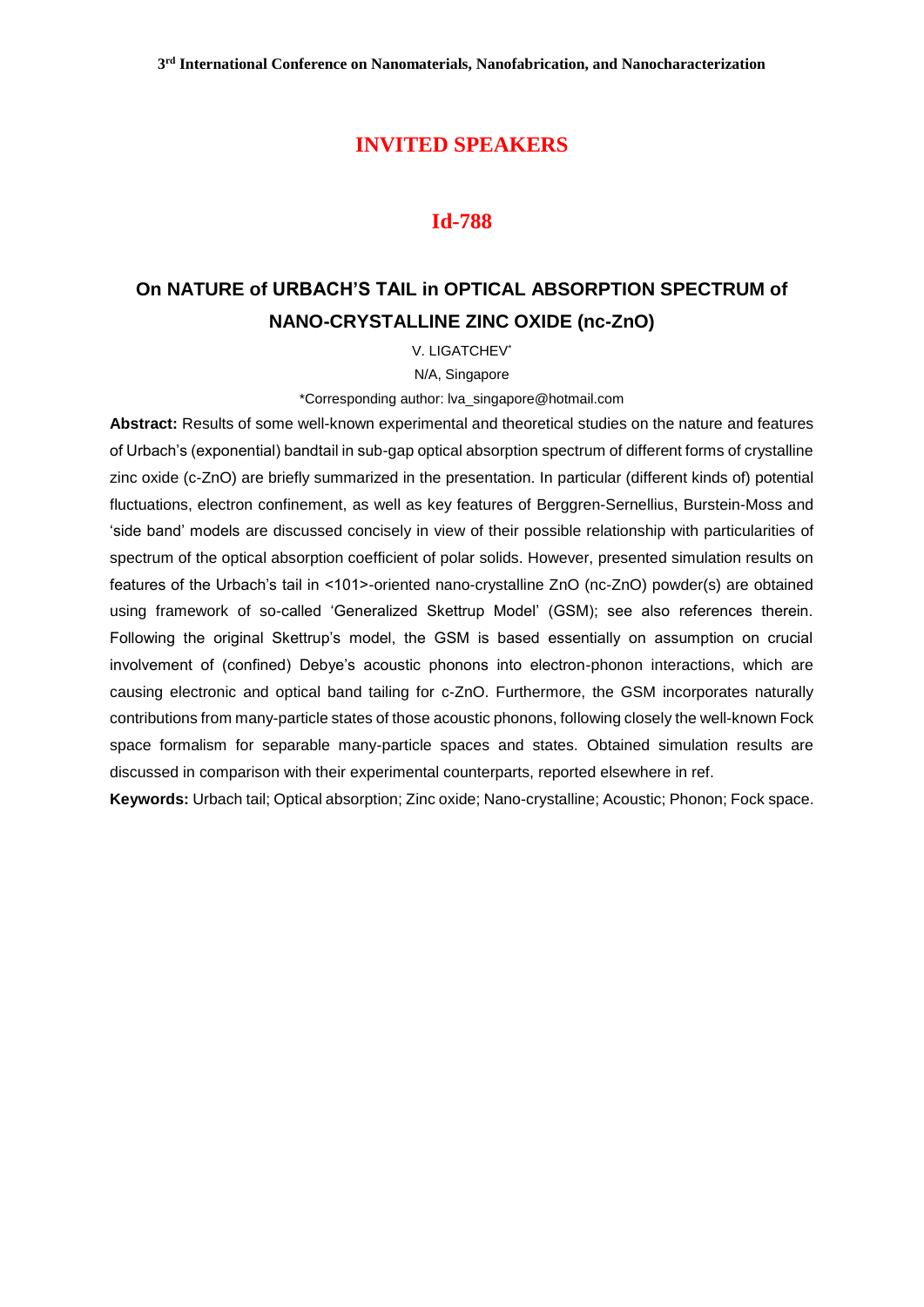#### **Id-748**

## **CHARACTERISTICS of PLASTIC PARTICLES in the INDUSTRIAL ENVIRONMENT**

E. VISILEANU\* , A. G. ENE, C. MIHAI, M. C. GROSU, A. F. VLADU

The National Research & Development Institute For Textiles and Leather 16, Lucretiu Patrascanu Street, 030508, Sector 3, Bucharest, Romania

\*Corresponding author: [e.visileanu@incdtp.ro](mailto:e.visileanu@incdtp.ro)

**Abstract:** Little is known about the effects of nano / microplastics on human health. Exposure may occur through ingestion, inhalation and skin contact, due to the presence of nano / microplastics in products, food and air. In all biological systems, exposure to nano / microplastics can cause particulate toxicity, with oxidative stress, inflammatory damage, and increased absorption or translocation. Knowledge of nano/microplastic toxicity is still limited and largely influenced by exposure concentration, particulate properties, adsorbed contaminants, tissues involved and individual susceptibility. Occupational exposure to PM unevenly damages the natural oxidative balance, resulting in a disproportionate amount of free radicals and the production of reactive oxygen species (ROS). It is estimated that the mass of inhalable, thoracic and respirable particles is a cause of death worldwide due to the increased risk of inhalation, ingestion, percutaneous absorption. The Textile and Garment (T&C) sector is an important component of the European manufacturing industry, with over 1.5 million employees but it is one of the main polluters of the environment, affecting both air, water and soil (EURATEX, 2020). This paper reviews the polyester nano / microplastics exposure routes of textile industry personnel and analyzes the characteristics of polyester particles collected in the vicinity of workplaces. Phases were selected from the technological flows of processing textile materials through classical technologies (weaving, knitting) and making garments (sewing). By using the Laser Aerosol Spectrometer set were determined: the total particle concentration (TSP) and the concentrations of the fractions of PM10, PM2.5 and PM1 in (µm3); total number (NC) of particles (1 / l). Specific methods for descriptive statistics were used to characterize the particle populations for which the recordings were made. Were calculated for each of the 4 variables considered defining for air quality in the vicinity of workplaces: mean, dispersion and standard deviation, median and quartiles, eccentricity (skewness) and vaulting (kurtosis) for asymmetry and highlighting the cases in which they should be performed. interventions. Box plot histograms and graphs for TSP, PM10, PM2.5 and PM1, TC variables and band graphs were plotted.The comparative analysis of the results led to the identification of the phases in which the concentrations and the number of particles in the air show the highest values but also of the weight of the nanoparticles in the polyester. The collection of particles was performed on quartz and polycarbonate filters with gold membrane with diameters of 25-47 mm and air flows of the pumps of 2l / min and 38l / min respectively. The amount of dust collected was determined by the difference in mass between the white filters and the filters after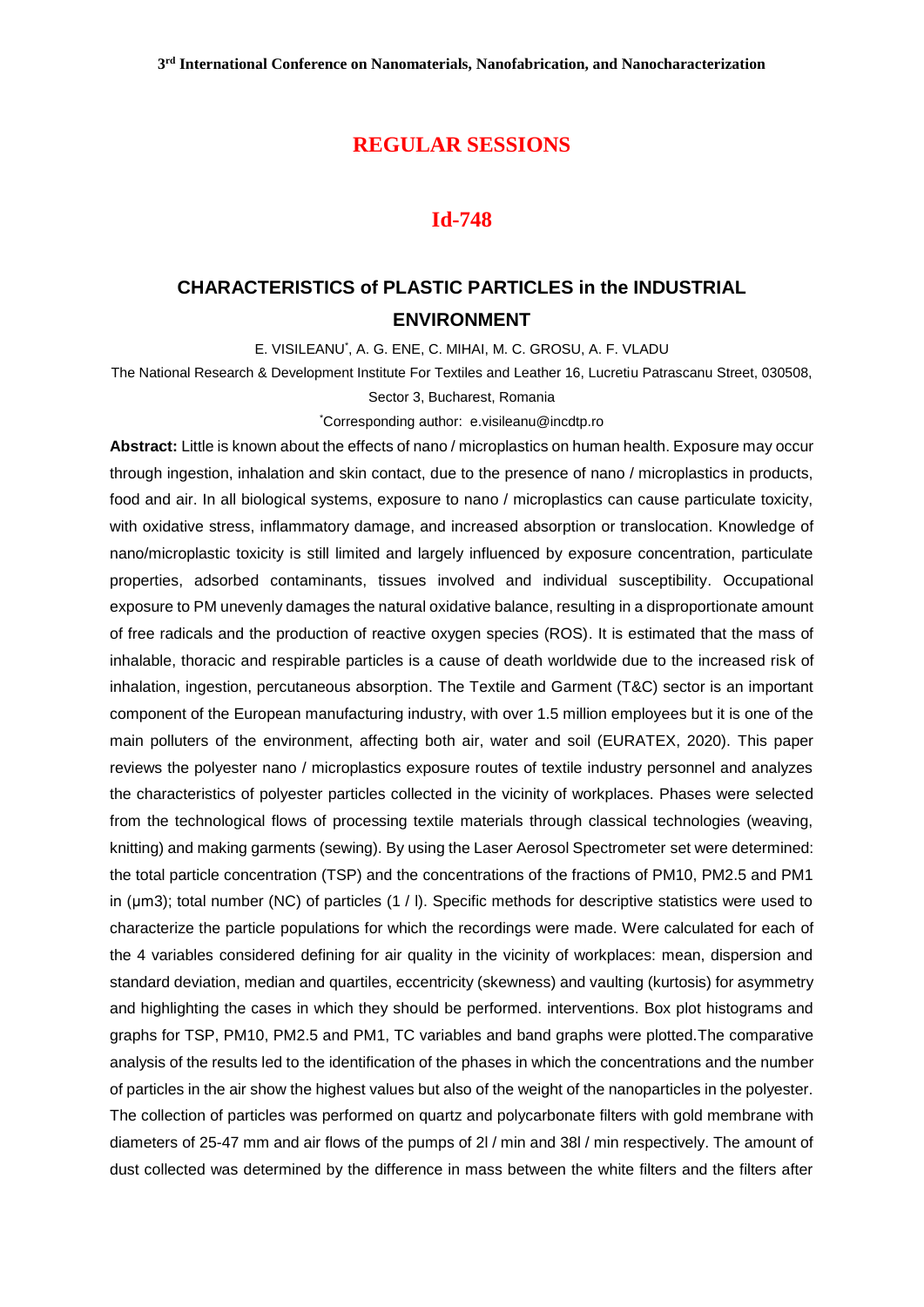#### **3 rd International Conference on Nanomaterials, Nanofabrication, and Nanocharacterization**

collection. Characterization of polyester dust collected by analysis: Scanning Electron Microscopy (SEM), Elemental analysis (EDX), Transmission Electron Microscopy (TEM), gas chromatography-mass spectroscopy (GS-MS), Raman spectroscopy allowed the identification of shape, size, chemical structure and structural footprint of polyester particles. In the next phase of the project, the toxic characteristics of the collected particles will be analysed *in vitro* and *in vivo*. **Keywords:** Nanoparticles; Plastics; Polyester; Health; Textiles.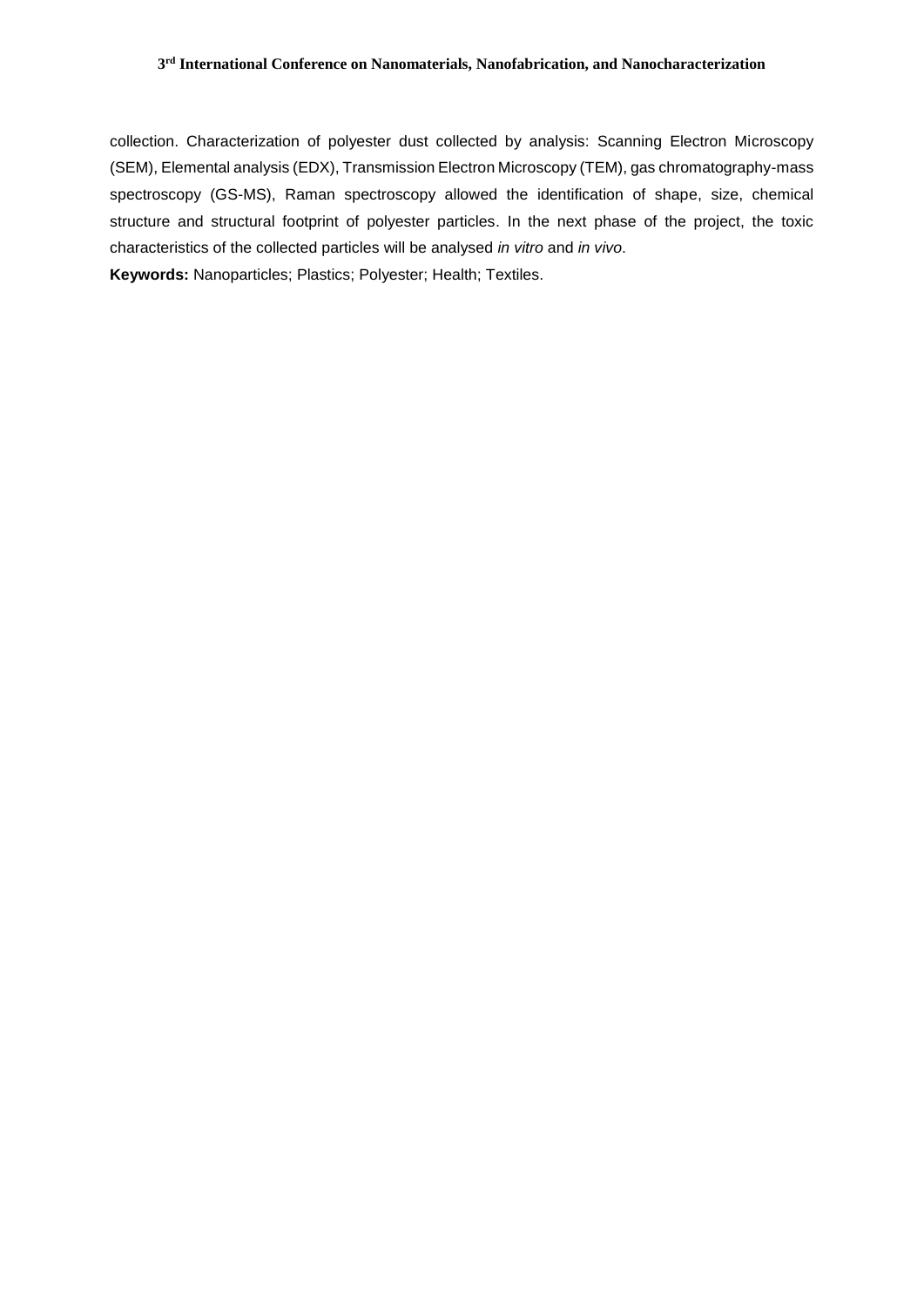## **Id-772**

## **COMPLEMENT ACTIVATION and INFLAMMATORY CYTOKINE RESPONSE by IRON OXIDE NANOPARTICLES**

H. A. KHAN1,\*, U. KISHORE<sup>2</sup>, S. H. ALROKAYAN1

<sup>1</sup>Department of Biochemistry, College of Science, King Saud University, Riyadh, Saudi Arabia

<sup>2</sup>Biosciences, College of Health, Medicine and Life Sciences, Brunel University London, Uxbridge, United

#### Kingdom

\*Corresponding author: haseeb@ksu.edu.sa

**Abstract:** Nanoparticles have promised a range of diagnostic and therapeutic applications in biomedicine. They are attractive drug delivery vehicles for targeted organs or tissues. However, their interaction with immune system is very intriguing and challenging to develop their applications. This study reports that iron oxide nanoparticles are recognized by complement pathways and complement deposition enhanced their uptake by activated and differentiated THP-1 macrophages. Furthermore, secreted cytokines, chemokines and growth factors analyses showed complement-dependent downregulation of pro-inflammatory cytokines, TNF-α, IL-1<sup>[]</sup>, IL-6, IL-12, although their intracellular fate is independent of complement deposition. We propose that complement activation may cause several immune cells activation and infiltration due to release of cytokines, chemokines and growth factors, though without inducing pro-inflammatory immune response. Understanding of nanomaterials interaction with immune system is important for the design and engineering of nanomedicine for safer use. Translation of such strategies could be pivotal in designing complement safe and phagocyte resistant drug carriers. Furthermore, complement activation is not always detrimental as evident by inhibition of pro-inflammatory cytokines and chemokines. (This project was supported by National Plan for Science, Technology and Innovation, King Abdulaziz City for Science and Technology, Kingdom of Saudi Arabia, No. 15-NAN-3664-02).

**Keywords:** Nanoparticles; Iron oxide; Cytokines.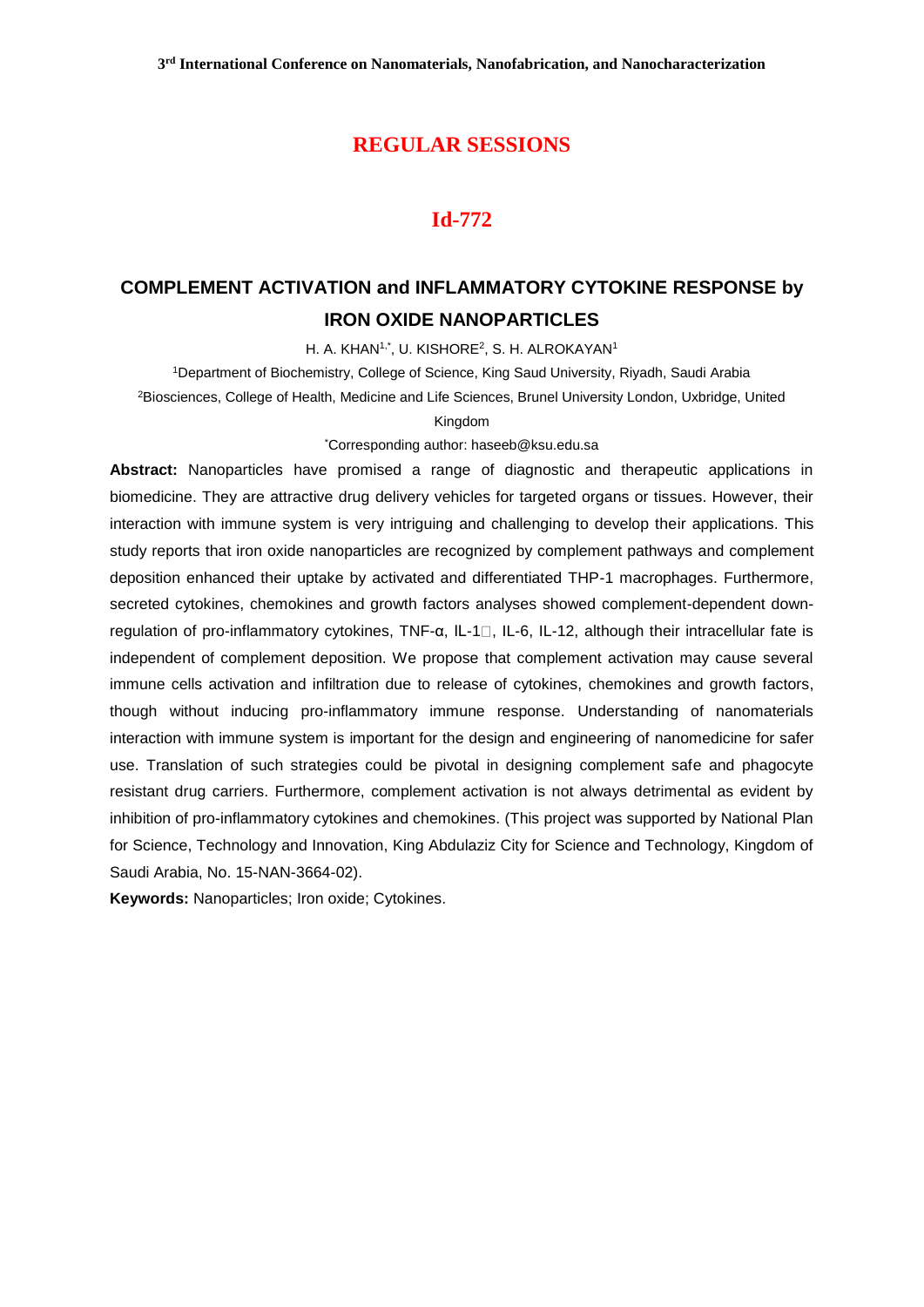## **Id-773**

## **ETHENE HYDROFORMYLATION USING Rh-Co BIMETALLIC CATALYST SUPPORTED by REDUCED GRAPHENE OXIDE**

J. CHANG, Y. YAO, X. LIU\*

Institute for Development of Energy for African Sustainability, University of South Africa, Johannesburg, South

#### Africa

\*Corresponding author: [liux@unisa.ac.za](mailto:liux@unisa.ac.za)

**Abstract:** The influence of feed-gas ratio on the ethene hydroformylation over a Rh-Co bimetallic catalyst supported by reduced graphene oxide (RGO) has been investigated in a tubular fixed bed reactor. Argon was used as balance gas when the feed-gas ratio was changed, which can keep the partial pressure of the other two kinds of gas constant while the ratio of one component in feed-gas was changed. First, the effect of single component gas ratio to the performance of ethene hydroformylation was studied one by one (H<sub>2</sub>, C<sub>2</sub>H<sub>4</sub> and CO). Then an optimized ratio was found to obtain a high selectivity to C3 oxygenates. The results showed that: (1) 0.5%Rh-20%Co/RGO is a promising heterogeneous catalyst for ethene hydroformylation. (2)  $H_2$  and CO have more significant influence than C<sub>2</sub>H<sub>4</sub> on selectivity to oxygenates. (3) A lower  $H_2$  ratio and a higher CO ratio in feed-gas can lead to a higher selectivity to oxygenates. (4) The highest selectivity to oxygenates, 61.70%, was obtained at the feedgas ratio CO :  $C_2H_4$  :  $H_2 = 4$  : 2 : 1.

**Keywords:** Ethene hydroformylation; Reduced graphene oxide; Rhodium cobalt bimetallic catalyst; Effect of feed-gas ratio.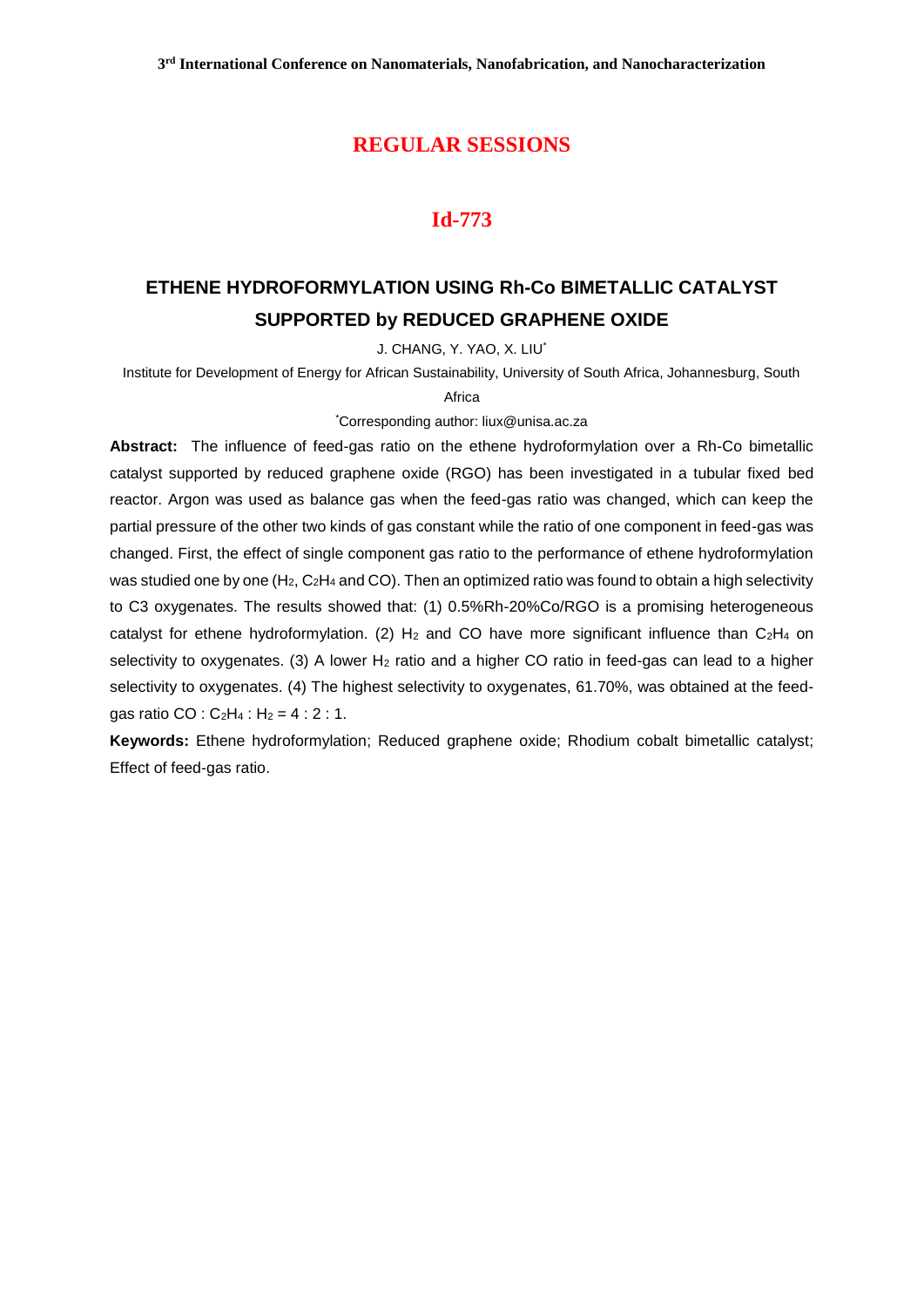#### **Id-775**

## **STUDY of THERMOELECTRIC PERFORMANCES in THIN-FILMS vs BULK PELLETS**

S. SHISODIA\* **,** A. H. SAHRAOUI, M. DEPRIESTER

Unité de Dynamique et Structure des Matériaux Moléculaires, EA 4476, Université du Littoral Côté d'Opale,

59140 Dunkerque, France

\*[Corresponding author: shivani.shisodia@univ-littoral.fr](mailto:*Corresponding%20author:%20shivani.shisodia@univ-littoral.fr)

**Abstract:** The rapid increase in the world's economy and population has elevated the energy demands. The current energy supply relies heavily on fossil fuels, which emit greenhouse gases, causing global warming. Globally, the world is seeking cleaner sources of energy to meet current needs without producing harmful outcomes. Moreover, a large part of the energy consumed in aircraft, industries, and power plants is dissipated in the form of heat. Thermoelectric (TE) materials grabbed much attention due to their ability to convert waste heat into electricity. These materials work on the principle of the Seebeck and Peltier effect. It allows us to convert waste thermal energy into useful electrical energy. Traditional coolant requires additional energy to eliminate the waste heat from aircraft, automotive, industries, electricity generation, etc. However, TE materials can serve as an alternative for the coolant without requiring additional energy and can convert this waste heat into useful electricity. They have several advantages over conventional coolants like no requirement of any moving part, immense reliability, silent operation, no maintenance, etc. Owing to its high electrical conductivity, polymer poly (3,4-ethylene dioxythiophene): polystyrene sulfonate (PEDOT: PSS) was extensively investigated for TE applications. Nevertheless, until now, only a few studies have focused on nano-dot embedded polymer nanocomposites for TE applications. The current study presents a novel approach for enhancing the TE properties of polymer PEDOT: PSS by employing **T**itanium dioxide **N**ano-dots **D**ecorated **G**raphene **O**xide (TNDGO). We have measured the thermoelectric transport parameters of the as-synthesized polymer nanocomposite, such as the Seebeck coefficient  $(S)$  and electrical conductivities ( $\sigma$ ) at room temperature, and then their thermoelectric power factor (PF) was calculated by  $PF = S^2 \sigma$ . Besides, their performances in thin films were compared with that of bulk pellets and found that the thin film undergoes better TE performance than their bulk counterparts. A maximum power factor of 91  $\mu W .m^{-1} .K^{-2}$  was obtained from 2 wt. % TNDGO/ PEDOT: PSS thin film. The improved performance in the thin films was attributed to the formation of longer conducting pathways leading to higher crystallinity as confirmed by X-ray diffraction.

**Keywords:** Polymer nanocomposites; Functional nanomaterials; Thermoelectric materials; Energy conversion, Nano-dots.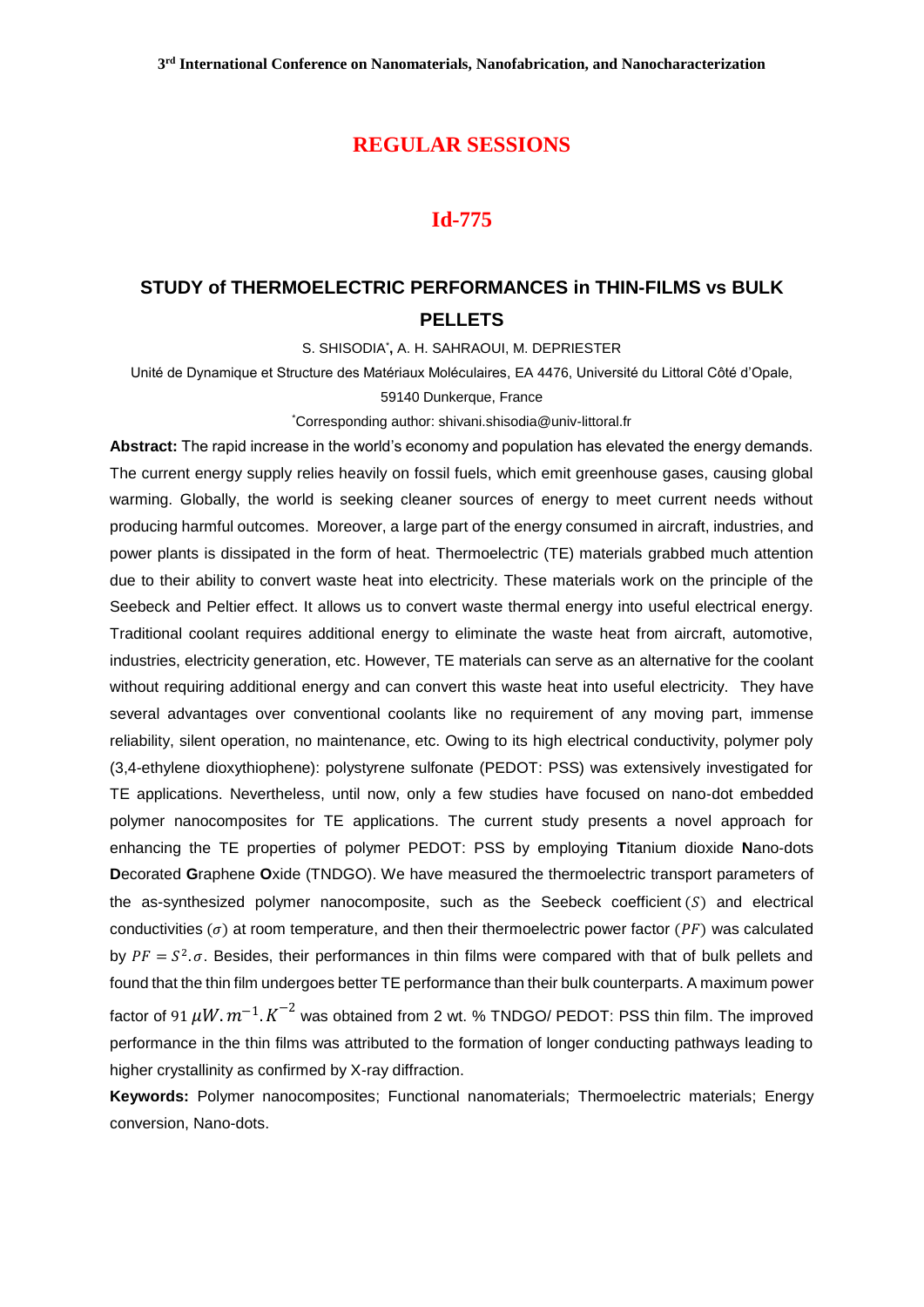## **Id-728**

## **LIQUID-PHASE AEROBIC OXIDATION of PENTADECANE in the PRESENCE of FULLERENE C60, (RCOO)3Cr and (RCOO)2Ni**

A. Z. ALIYEVA\* , U. A. KARIMOVA, V. M. ABBASOV, H. C. IBRAGIMOV, Y. H. YUSIFOV, L. KH. KASIMOVA, Y. H. MAMMADALIYEV

> Institute of Petrochemical Processes of ANAS, Baku, Azerbaijan, Khojaly avenue 30 \*Corresponding author: [aygunphd@gmail.com](mailto:aygunphd@gmail.com)

**Abstract:** The problems of modern catalysis lie in the selection and search for new catalytic systems that can speed up a chemical reaction. When choosing an active catalyst, researchers are inclined to their structure, the content of the metal of variable valence in it, as well as to all kinds of physical effects on the process. Ultrasonic cavitation (USC), which is one of these possibilities, promotes the acceleration of chemical reactions by realizing the multiple possibility of intermolecular collisions and increasing the specific surface area of the phase boundary. In this work, the effect of ultrasonic cavitation on the activity of catalysts of various structures in the reactions of liquid-phase aerobic oxidation of npentadecane was studied. The experiments involved (RCOO)3Cr, (RCOO)<sub>2</sub>Ni, synthesized from natural petroleum acid according to the procedure and  $C_{60}$  fullerene (Xzillion GmbH). The results of studies on the liquid-phase aerobic oxidation of alkane  $C_{15}$  in the presence of fullerene treated with ultrasound indicate:

- The catalytic activity of fullerene  $C_{60}$  in the activation of C-H bonds in hydrocarbons;
- On the superiority of  $C_{60}$  fullerene nanocatalyst over salts of metals of variable valence;
- In the accelerated formation of oxygen-containing products in the process of oxidation;
- The possibility of shortening the induction period due to the activity of fullerene C<sub>60</sub>;
- The ability of fullerene to convert paraffinic hydrocarbons into synthetic fatty acids, preventing them from being converted into oxy-synthetic fatty acids, but with ultrasonic treatment, this activity doubles.

The presented research results can be applied in production to enhance the technological regime of the process.

**Keywords:** Fullerene; Nanocatalyst; Oxidation; Pentadecane.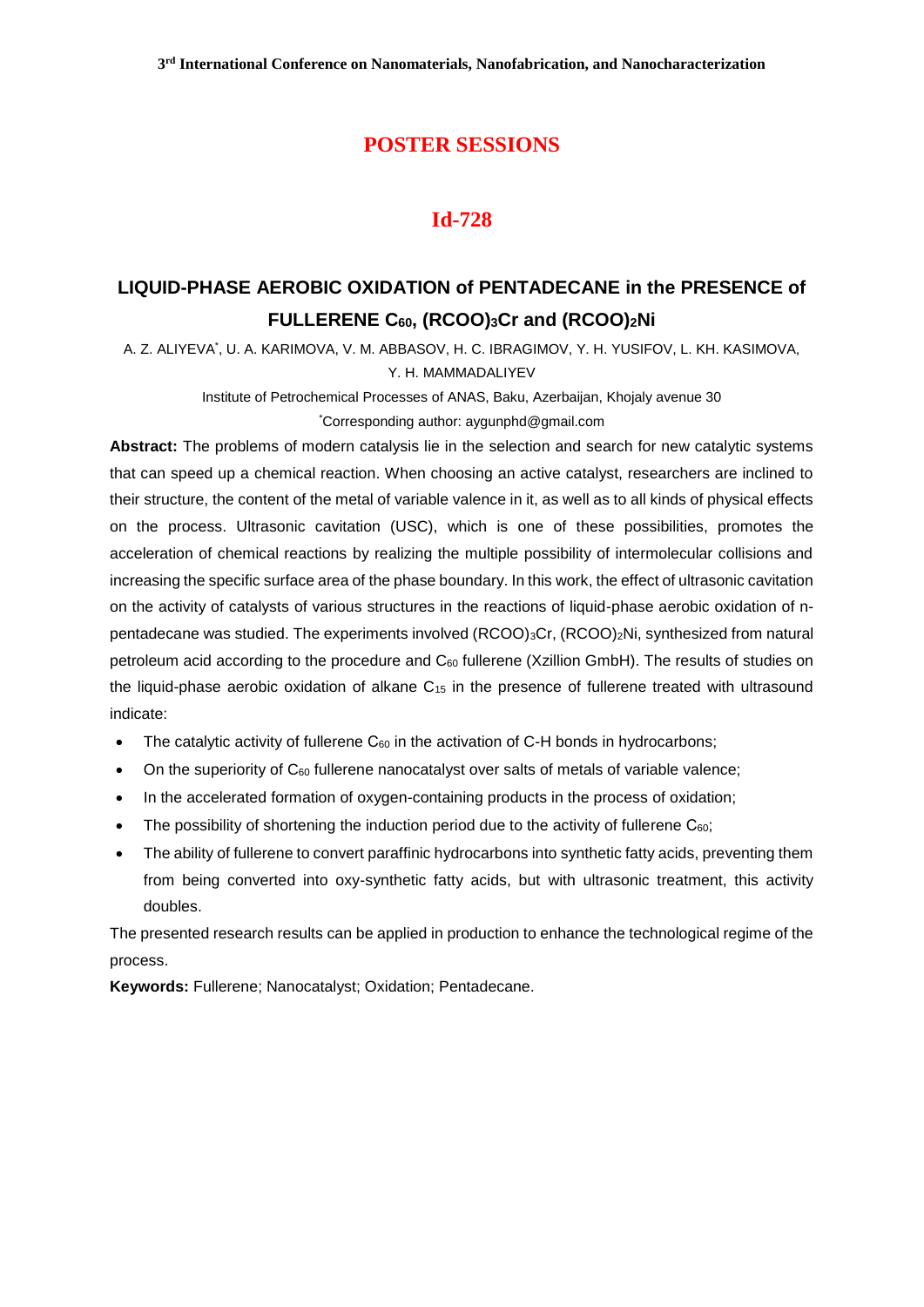## **Id-733**

#### **PEGylated GRAPHENE OXIDE and MONOCYTE METABOLISM**

S. UZHVIYUK\* , M. BOCHKOVA, V. TIMGANOVA, P. KHRAMTSOV, V. VLASOVA, E. SAIDAKOVA, S. **ZAMORINA** 

Institute of ecology and genetics of microorganisms UB RAS", 614081, Russian Federation, Perm, Goleva str, 13, \*Corresponding author: kochurova.sofja@yandex.ru

**Abstract:** Graphene oxide (GO) is a lightweight two-dimensional material with unique properties. It is being actively studied for use in biomedical research. However, there are limited data on the interaction of GO with immune cells, particularly its effects on cellular metabolism are unknown. In our work, we investigated the effect of GO particles on the activity of mitochondrial respiration and the intensity of aerobic glycolysis in human monocytes. We used GO nanoparticles (Ossila, UK) functionalized with linear polyethylene glycol (PEG, pGO) in two sizes ("small" - S 100-200 nm and "large" - L 1-5 μm). It was found that in untreated cells and monocytes incubated with low concentration (5 μg/mL) of either small or large GO nanoparticles basal oxygen consumption rate was comparable. However, at high concentration (25 μg/mL) both small and large GO nanoparticles caused a significant increase in monocytes respiration rate. Interestingly, in monocytes treated with GO nanoparticles an increase in mitochondrial respiration was not accompanied by an increase in glycolytic activity. Moreover, treatment with large particles was shown to attenuate glycolysis at both low and high concentration. Hence, GO nanoparticles functionalized with linear PEG differently affect mitochondrial respiration and glycolysis in human monocytes. This work was carried out within the framework of the state assignment No. 121112500044-9 and was supported by the Russian Science Foundation (project No. 19-15-00244). **Keywords:** Graphene Oxide; Monocytes; Metabolism.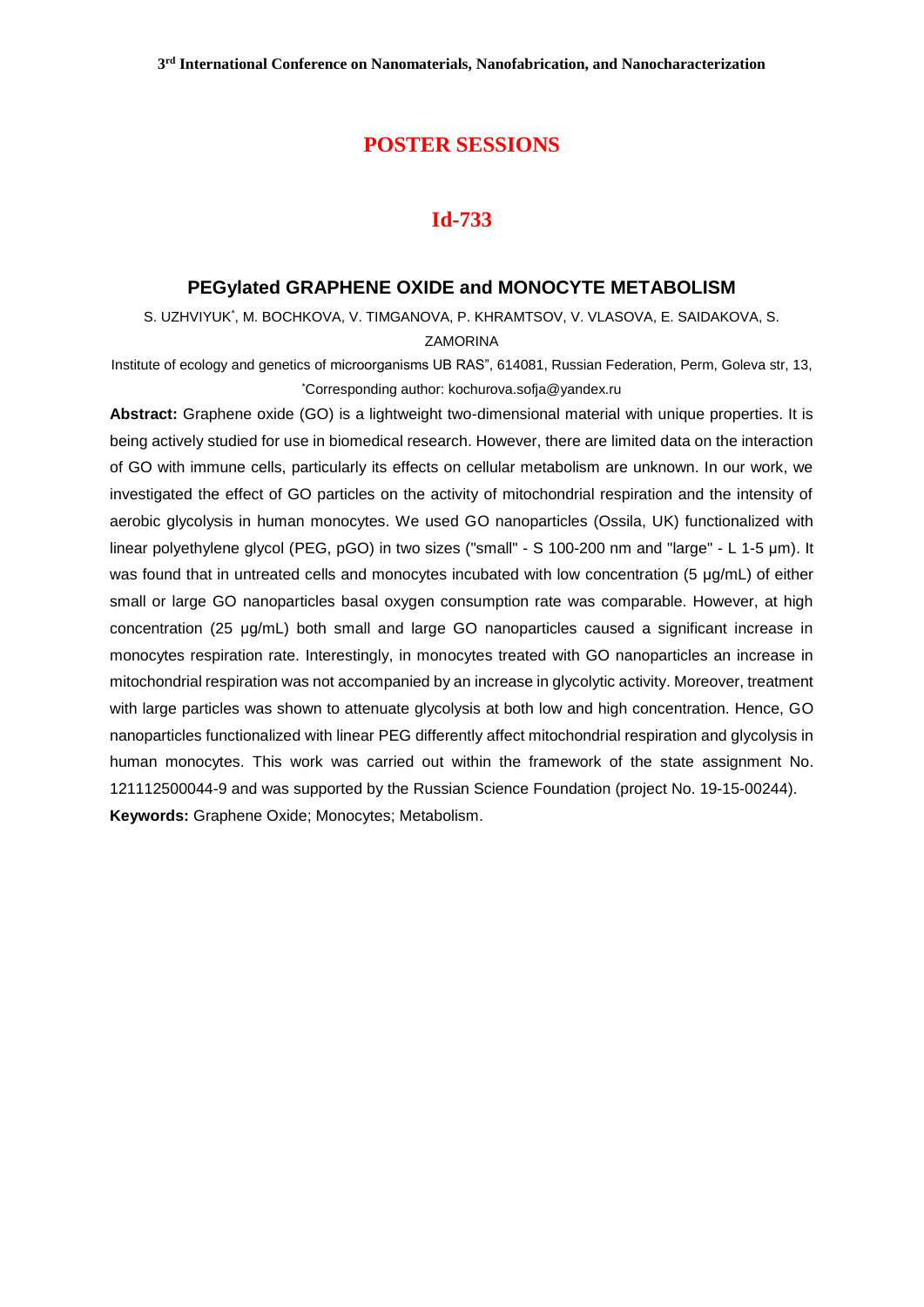#### **Id-764**

# **SYNTHESIS and CHARACTERIZATION of 3D STRUCTURE NiCu FOAMS on Ti SURFACE MODIFIED with LOW LOADINGS of NOBLE METALS for DIRECT BOROHYDRIDE FUEL CELLS**

A. BALČIŪNAITĖ̇́, Ž. ČINČIENĖ, L. TAMAŠAUSKAITĖ-TAMAŠIŪNAITĖ, E. NORKUS Department of Catalysis, Center for Physical Sciences and Technology, Saulėtekio av. 3, LT-10257, Vilnius, Lithuania

\*Corresponding author: aldona.balciunaite@ftmc.lt

**Abstract:** A fuel cell is an electrochemical device that converts chemical energy directly into electricity. The fuel cells provide an important alternative to power produced from fossil fuels for low emissions. A significant challenge in their use is the need for better materials to make fuel cells cost-effective and more durable. This study developments in materials to fulfill the potential of fuel cells as a major power source. This study presents the synthesis of 3D metal NiCu nanostructured catalysts on titanium surface (NiCu/Ti) modified with low loadings of noble metals, their characterization, and application as the anode material in direct borohydride/hydrogen peroxide fuel cells (NaBH<sub>4</sub>-H<sub>2</sub>O<sub>2</sub>). 3D structure NiCu foams were electroplated on the Ti surface from a bath containing 1 M HCl, 1.5 M H<sub>2</sub>SO<sub>4</sub>, 0.5 M NiSO<sub>4</sub>, and 0.02 M CuSO<sub>4</sub> at the current density of 1.5 Acm<sup>-2</sup> for different periods. The prepared CuNi foams have been modified with small quantities of Au or Pt particles by their immersion into a 1 mM HAuCl<sub>4</sub> or 1 mM H<sub>2</sub>PtCl<sub>6</sub> solution, respectively, at 25 °C for 1 minute. The morphology and composition of the catalysts have been examined using SEM, EDS, XRD, and ICP-OES. The electrocatalytic properties of the prepared NiCu/Ti, Au(NiCu)/Ti and Pt(NiCu)/Ti catalysts for sodium borohydride oxidаtion wаs investigated by cyclic voltammetry. Direct alkaline NaBH<sub>4</sub>-H<sub>2</sub>O<sub>2</sub> single fuel cell tests were carried out by employing the prepared NiCu/Ti, Au(NiCu)/Ti and Pt(NiCu)/Ti catalysts as the anode and a Pt sheet as the cathode. The anolyte was composed of an alkaline mixture of 1 M NaBH $_4$  + 4 M NaOH and the catholyte contained 5 M H<sub>2</sub>O<sub>2</sub> + 1.5 M HCl. The performance of the fuel cell was evaluated by recording the cell polarization curves. It was also observed that immersion of Cu-Ni foam in a 1 mM HAuCl4 or 1 mM H<sub>2</sub>PtCl<sub>6</sub> solutions for 1 min increased the electrocatalytic activity of the prepared Au(NiCu)/Ti and Pt(Cu-Ni)/Ti catalysts for NaBH<sup>4</sup> oxidation compared to bare NiCu foam. The NiCu/Ti, Au(NiCu)/Ti and Pt(NiCu)/Ti catalysts deposited on the titanium surface seem to be promising anodic materials for direct NaBH4-H2O2. This project has received funding from European Social Fund (project No 09.3.3-LMT-K-712-19-0138) under a grant agreement with the Research Council of Lithuania (LMTLT).

**Keywords:** Gold; Platinum; Noble metals; Nickel; Copper; Borohydride; Fuel cells.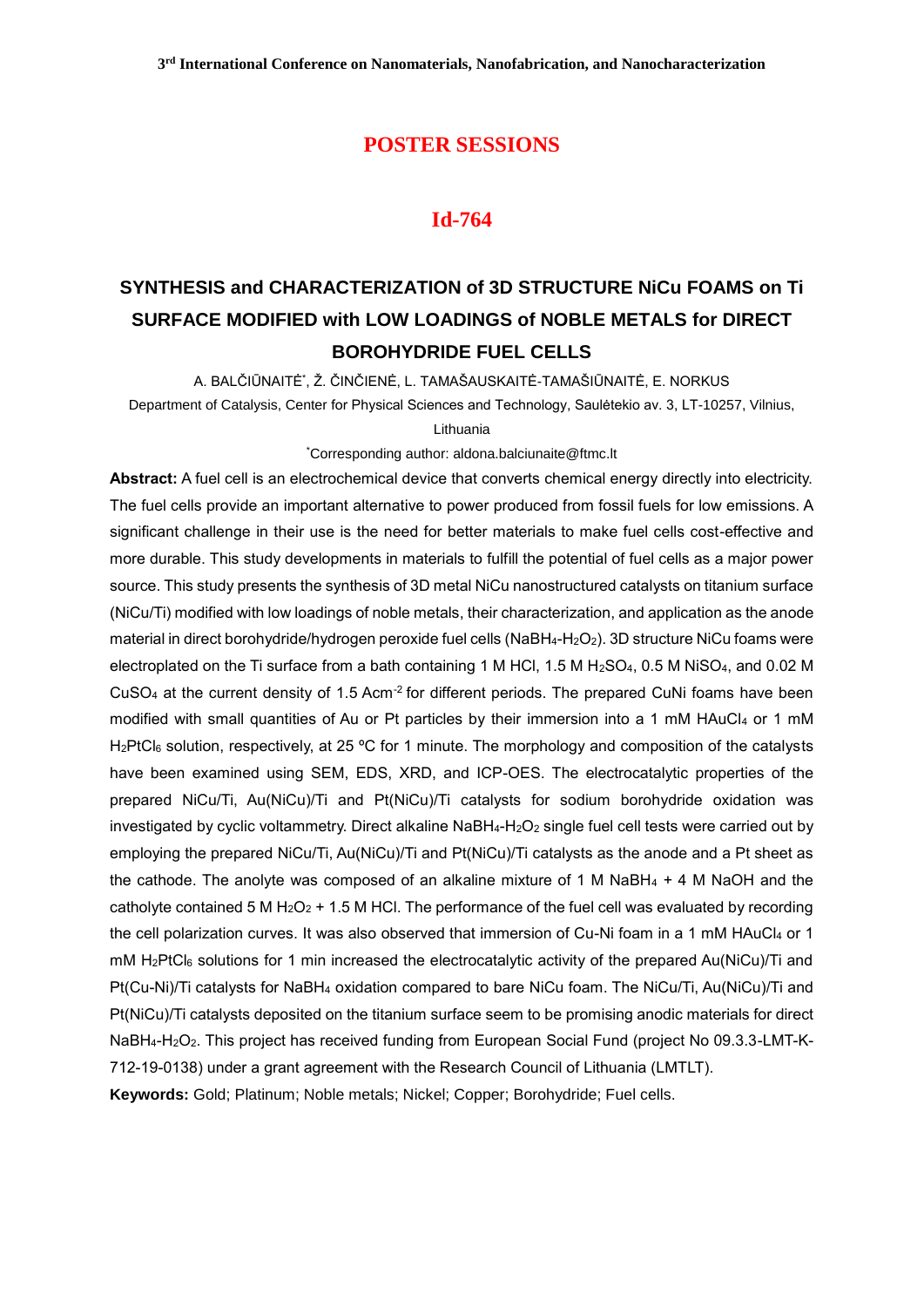#### **Id-768**

## **SYNTHESIS, THERMAL STABILITY, and POROSITY of DIBASIC CALCIUM SILICATE HYDRATE with INTERCALATED COBALT IONS**

T. DAMBRAUSKAS\* , D. NIUNIAVAITE, K. BALTAKYS

Department of Silicate Technology, Kaunas University of Technology, Radvilenu 19,

LT–50254 Kaunas, Lithuania. Tel.: +370 37300163.

Corresponding author: tadas.dambrauskas@ktu.lt

**Abstract:** Calcium silicate hydrates can be used in many industrial areas, such as medicine, the production of environmentally friendly cementitious materials, adsorbents, etc. According to the literature, the calcium silicate hydrates can be used for the removal of transition metal ions from wastewater and later for the production of innovative, environmentally friendly, and cheap catalysts. Such catalysts are chemically stable and have dispersed metal ions on the surface. However, the is no sufficient data about the synthesis and the properties of dibasic calcium silicate hydrates with intercalated metal ions. This work aimed to determine the formation, thermal stability, and porosity of dibasic calcium silicate hydrate with intercalated cobalt ions. For the synthesis the mixture of CaO, SiO<sub>2</sub>  $(CaO/SiO<sub>2</sub> = 1.5)$ , and  $Co(NO<sub>3</sub>)<sub>2</sub>·3H<sub>2</sub>O$  solution  $(c = 10 \text{ g } Co<sup>2+</sup>/dm<sup>3</sup>)$  was used. The solution to solid ratio of the suspension was equal to 10:1. The synthesis was carried out under hydrothermal conditions at 175 °C temperature for 16 h. The thermal stability of calcium silicate hydrate with intercalated cobalt ions was determined by using *in-situ* XRD in a modular temperature chamber from RT to 1000 °C temperature. The shape of particles was evaluated with SEM and TEM, while the porosity of the sample was determined by using N<sub>2</sub> adsorption-desorption isotherms as well as BET and Kelvin equations. It was obtained that after hydrothermal treatment semicrystalline type calcium silicate hydrates (C-S- $H(I)/(II)$ ) with intercalated Co<sup>2+</sup> and nitrate ions were formed. The analysis of the liquid medium showed that after synthesis, all cobalt cations and part of nitrate anions were intercalated into the structure of synthesis products. The results of in-situ XRD analysis showed that the synthesis product is stable till ~550 °C, while at the higher temperature the formation of cobalt oxide nanoparticles proceeds. According to the BET equation, the specific surface area of the synthetic and calcined product was equal to 132 m<sup>2</sup>/g and 47 m<sup>2</sup>/g, respectively. It is worth mentioning, that synthesis and calcined products can be used for VOCs oxidation to CO<sub>2</sub> and H<sub>2</sub>O. This research is funded by the European Social Fund under the No 09.3.3-LMT-K-712 "Development of Competences of Scientists, other Researchers and Students through Practical Research Activities" measure.

**Keywords:** Calcium silicate hydrates; Cobalt ions; VOCs oxidation.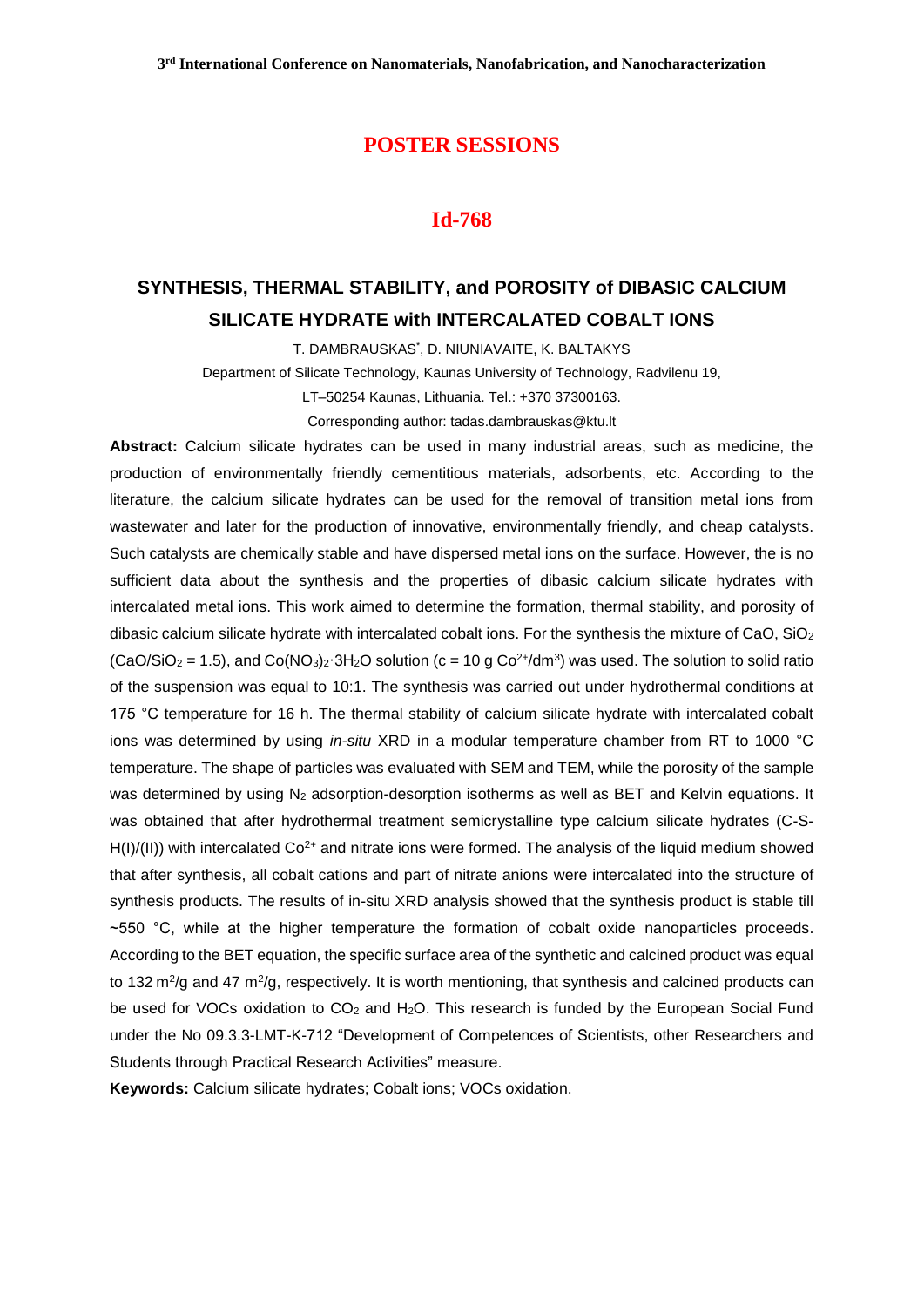# **ALL SUBMISSIONS & TOPICS**

| <b>Topics</b>                             | <b>Submissions</b>                                                                                                                                                         |
|-------------------------------------------|----------------------------------------------------------------------------------------------------------------------------------------------------------------------------|
| <b>2D Materials</b><br><b>Including</b>   | Id 755 - Gold-Assisted Exfoliation of Extraordinarily Large-Size Monolayer<br><b>Crystals of Two-Dimensional Materials</b>                                                 |
| <b>Graphene</b>                           | Id 760 - Anharmonic Lattice Thermal Capacity and Size-Dependent<br>Melting Temperature of Square Graphene Nano-Flakes                                                      |
| Nanobiotechnology                         | Id 701 - Targeting Cancer Chemotherapy Resistance by Medicine Driven<br>Nanomedicals                                                                                       |
|                                           | Id 733 - PEGylated Graphene Oxide And Monocyte Metabolism                                                                                                                  |
| <b>Nanomedicine</b>                       | Id 772 - Complement Activation and Inflammatory Cytokine Response by<br>Iron Oxide Nanoparticles                                                                           |
|                                           | Id 787 - Exploiting supramolecular chemistry to drive nanomedicine                                                                                                         |
| <b>Nanocatalysis</b>                      | Id 728 - Liquid-Phase Aerobic Oxidation of Pentadecane in the Presence<br>of Fullerene $C_{60}$ , (RCOO) <sub>3</sub> Cr and (RCOO) <sub>2</sub> Ni                        |
|                                           | Id 768 - Synthesis, Thermal Stability, and Porosity of Dibasic Calcium<br>Silicate Hydrate with Intercalated Cobalt Ions                                                   |
|                                           | Id 773 - Ethene Hydroformylation using Rh-Co Bimetallic Catalyst<br>Supported by Reduced Graphene Oxide                                                                    |
|                                           | Id 780 - Nanomaterials as Catalysts for Non-Thermal Plasma-Assisted<br>CO <sub>2</sub> Reduction to Valuable Compounds                                                     |
| <b>Nanocomposites</b>                     | Id 775 - Study of Thermoelectric Performances in Thin-Films vs Bulk<br>Pellets                                                                                             |
| Nanoparticles/                            | Id 700 - SiGe, ZnTe and Nanoparticles in CdS/CdTe: Photovoltaic                                                                                                            |
| Nanofibers/                               | Characteristics Simulations and Thin Film Laser Deposition                                                                                                                 |
| Nanowires/                                |                                                                                                                                                                            |
| Nanotubes/<br><b>Nanosheets</b>           | Id 748 - Characteristics of Plastic Particles in the Industrial Environment                                                                                                |
| <b>Chemical Bath</b><br><b>Deposition</b> | Id 764 - Synthesis and Characterization of 3D Structure NiCu Foams on Ti<br>Surface Modified with Low Loadings of Noble Metals for Direct<br><b>Borohydride Fuel Cells</b> |